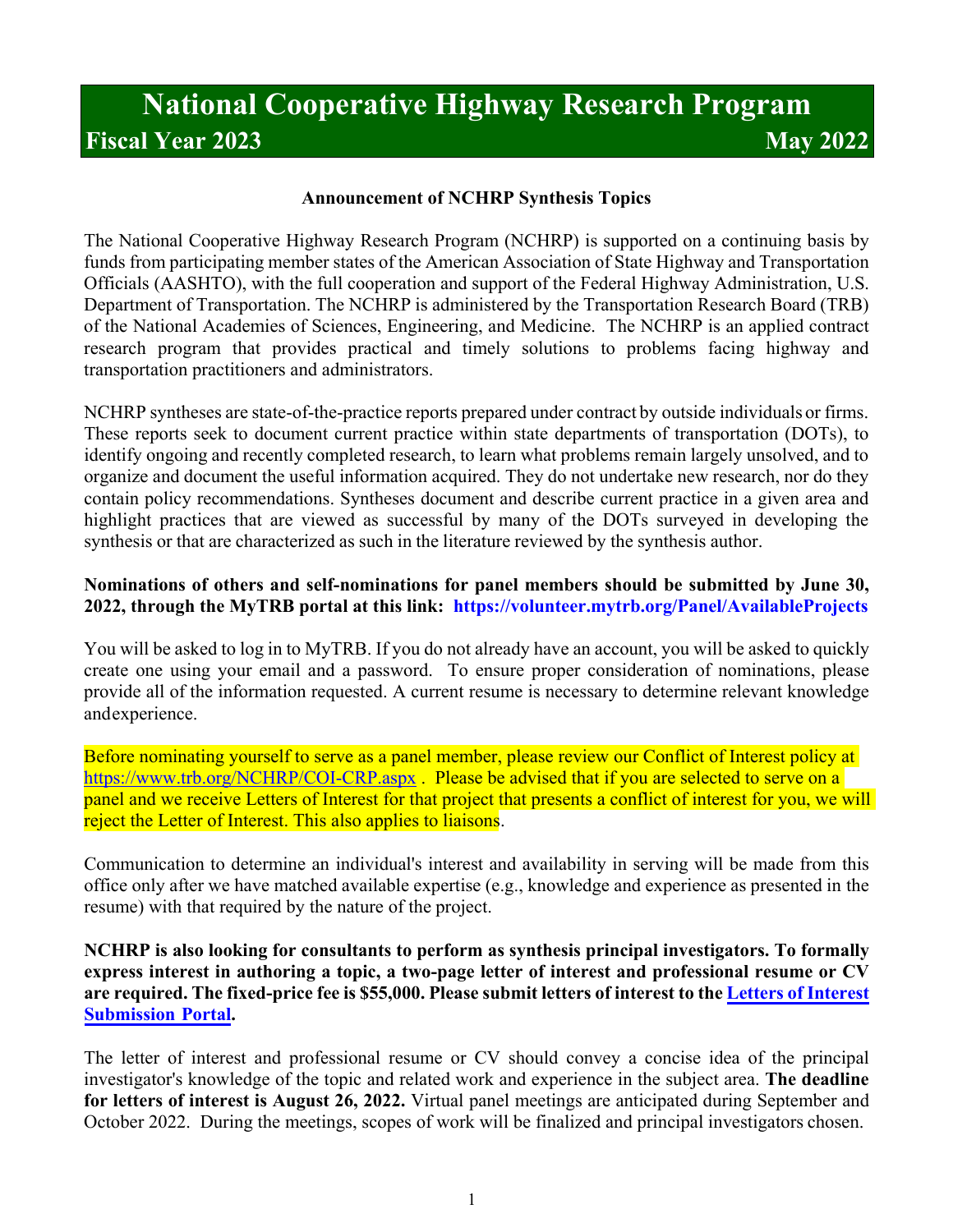# **National Cooperative Highway Research Program Synthesis Topics in the Fiscal Year 2023 Program (Titles are HYPERLINKS)**

| <b>Topic</b><br><b>Number</b> | <b>Title</b>                                                                                                                      | Page<br><b>Number</b> |
|-------------------------------|-----------------------------------------------------------------------------------------------------------------------------------|-----------------------|
| $54-01$                       | Practices to Identify and Mitigate PFAS Impacts on Highway<br><b>Construction Projects and Maintenance Operations</b>             | 3                     |
| 54-02                         | Outsourcing Stormwater Best Management Practice Inspection &<br>Maintenance Activities                                            | 5                     |
| 54-03                         | DOT Practices on Road Safety Audits                                                                                               | 6                     |
| 54-04                         | Mobile Devices as a Tool for Digitalized Project Documentation and<br>Inspection                                                  | $\overline{7}$        |
| 54-05                         | Practices for Statewide and MPO Coordination                                                                                      | 9                     |
| 54-06                         | Ancillary Asset Data Stewardship and Data Models                                                                                  | 11                    |
| 54-07                         | Visualization for Public Involvement                                                                                              | 13                    |
| 54-08                         | Practices for Integrating Performance-Based Plans with Long-Range<br>Transportation Plans and Statewide Transportation Investment | 15                    |
| 54-09                         | Hydraulic Engineering Practices for Construction and Temporary<br><b>Facilities in Streams and Rivers</b>                         | 17                    |
| $54 - 10$                     | State Customization of Highway Safety Manual Methods                                                                              | 18                    |
| $54 - 11$                     | Quality Control Checks for Bridge and Structure Analysis Models                                                                   | 19                    |
| $54 - 12$                     | Programmatic Implementation of Alternative Delivery Methods by<br><b>State Transportation Agencies</b>                            | 21                    |
| 54-13                         | Truck Escape Ramp Design and Operation                                                                                            | 23                    |
| $54 - 14$                     | Artificial Intelligence Applications for Automated Pavement<br><b>Condition Evaluation</b>                                        | 25                    |
| $54 - 15$                     | Prevention and Mitigation of Surficial Slope Failures on Highway<br><b>Embankment Slopes</b>                                      | 27                    |
| $54 - 16$                     | Post-Construction Evaluation Practices for Transportation Projects<br>Delivered Using Alternative Contracting Methods             | 29                    |
| 54-17                         | <b>State DOT Innovation Programs and Practices</b>                                                                                | 31                    |
| $54 - 18$                     | Wintertime Pavement Maintenance Practices                                                                                         | 32                    |
| 54-19                         | Practices for Controlling Tunnel Leaks                                                                                            | 34                    |
| 54-20                         | Practices to Promote Gender Equity in the DOT Workforce                                                                           | 35                    |
| $54 - 21$                     | Practices to Address Climate Change in the Transportation Planning<br>Process                                                     | 38                    |
| 54-22                         | Practices for Capturing Costs of Maintenance Operations in<br>Maintenance Management Systems                                      | 40                    |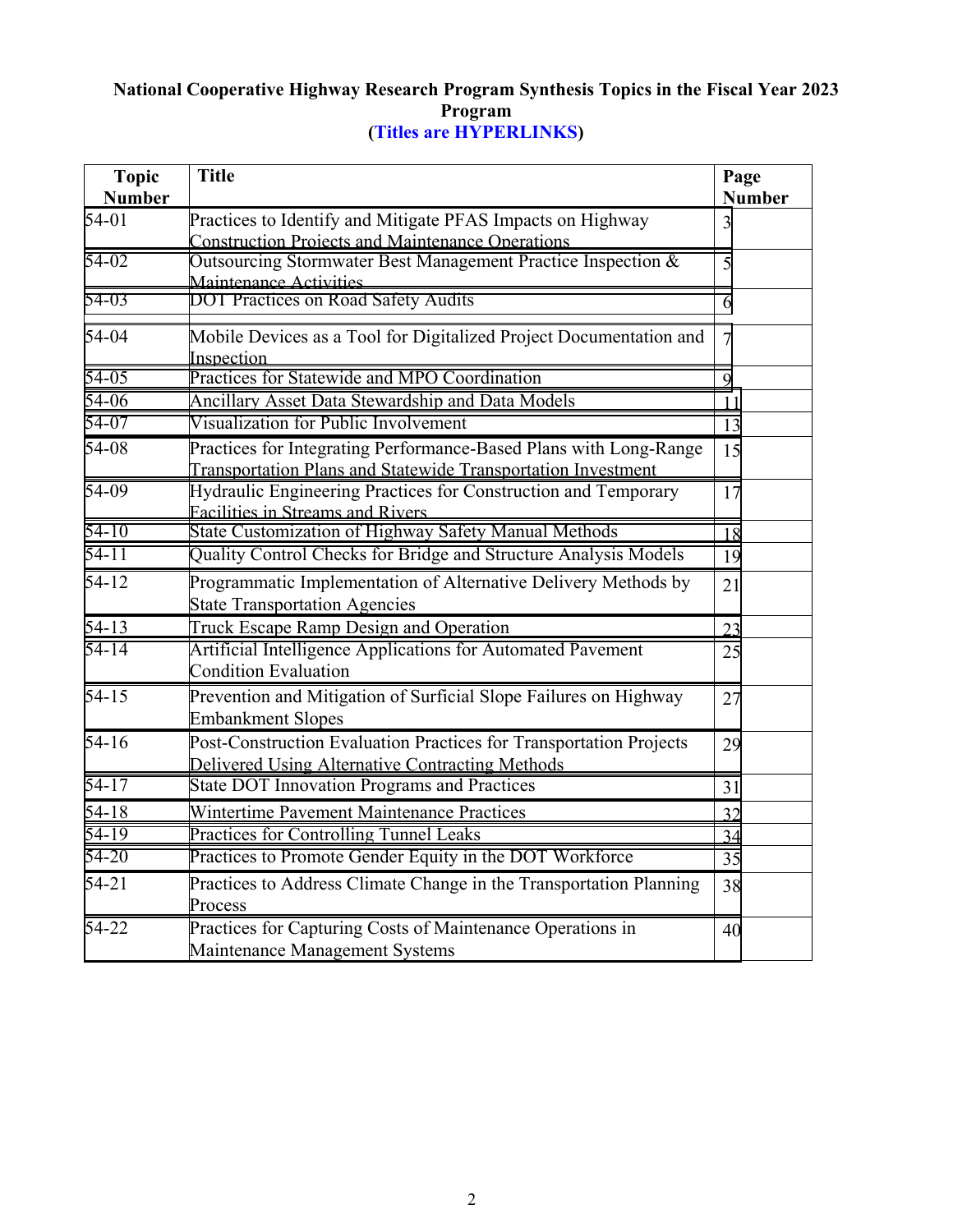#### <span id="page-2-0"></span>**Synthesis Topic 54-01** *Practices to Identify and Mitigate PFAS Impacts on Highway Construction Projects and Maintenance Operations*

#### NCHRP Staff: Jo Allen Gause

Per- and polyfluoroalkyl substances (PFAS) are a group of manmade fluorinated chemicals that have been manufactured and used in a variety of industries since the 1940s. They are persistent in the environment and the human body, and there is evidence that exposure to PFAS can lead to adverse health effects and ecological risks. There are no federal maximum contaminant level standards for PFAS compounds. However, states have regulated various PFAS compounds at varying standards and in varying media.

Some state departments of transportation (DOTs) are navigating PFAS-related issues, at significant expense, due to situations such as: state DOT-owned legacy sites with PFAS impact; road construction and improvement through PFAS-contaminated soil and groundwater due to aerial deposition, stormwater runoff, and groundwater migration; increased assessment and analytical cost for soils to be graded, cut, or excavated; storage and disposal of spoil materials from roadway maintenance in areas with PFAS aerial deposition; PFAS impact in dewatered construction groundwater; and landfill testing requirements and restrictions leading to increased transportation and disposal costs.

A number of states directly address PFAS in their action plans with the focus on biosolids and wastewater treatment; sources that impact drinking water, air quality, landfills, and food safety; or airports where firefighting foams containing PFAS were known to have been used. With these focus areas in mind, several states have formed interagency groups to address minimizing human exposure to PFAS within their state. These groups are charged with developing PFAS management strategies, such as locating likely contaminated areas, sample collection and analysis, remediation/removal strategies, surveying inventory and improving storage practices of unused supplies of products containing PFAS, etc. However, none of the identified state action plans explicitly address the impact of PFAS contamination on state DOT construction and maintenance sites.

The objective of this synthesis is to document state DOT current practice for identifying locations of potential PFAS contamination and for mitigating the impacts of PFAS related to highway construction and maintenance operations.

Information to be gathered includes (but is not limited to):

- DOT policies, guidance, and current practice to identify locations of PFAS contamination;
- DOT policies, guidance, and current practice to mitigate PFAS impacts related to highway construction and maintenance operations;
- Tools used:
- Timing and approaches used to screen for PFAS contamination in construction sites; and
- Identification of materials used currently or in the past by state DOTs on construction sites that may contain PFAS.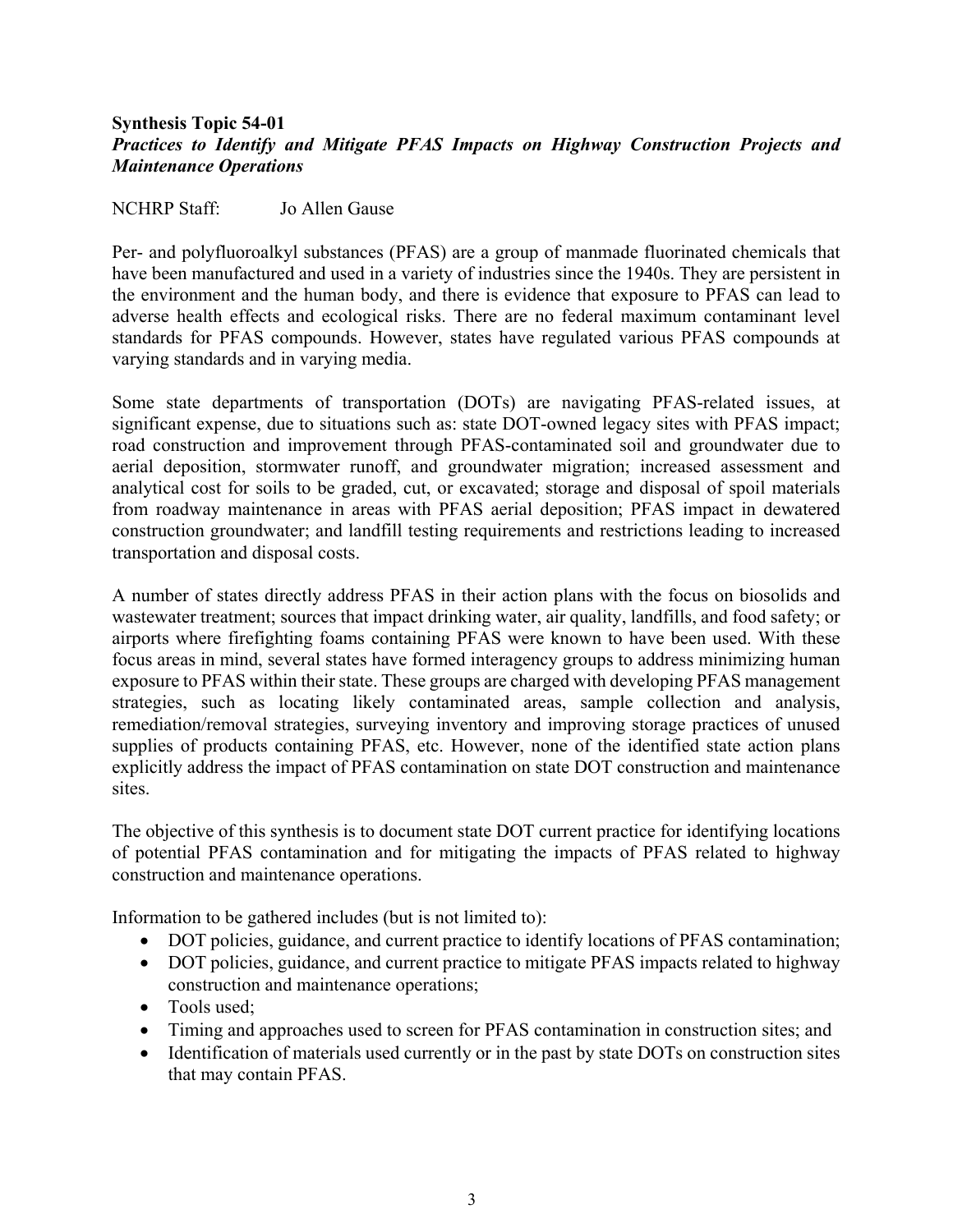Information will be gathered through a literature review, a survey of state DOTs, and followup interviews with selected agencies for the development of case examples. Information gaps and suggestions for research to address those gaps will be identified.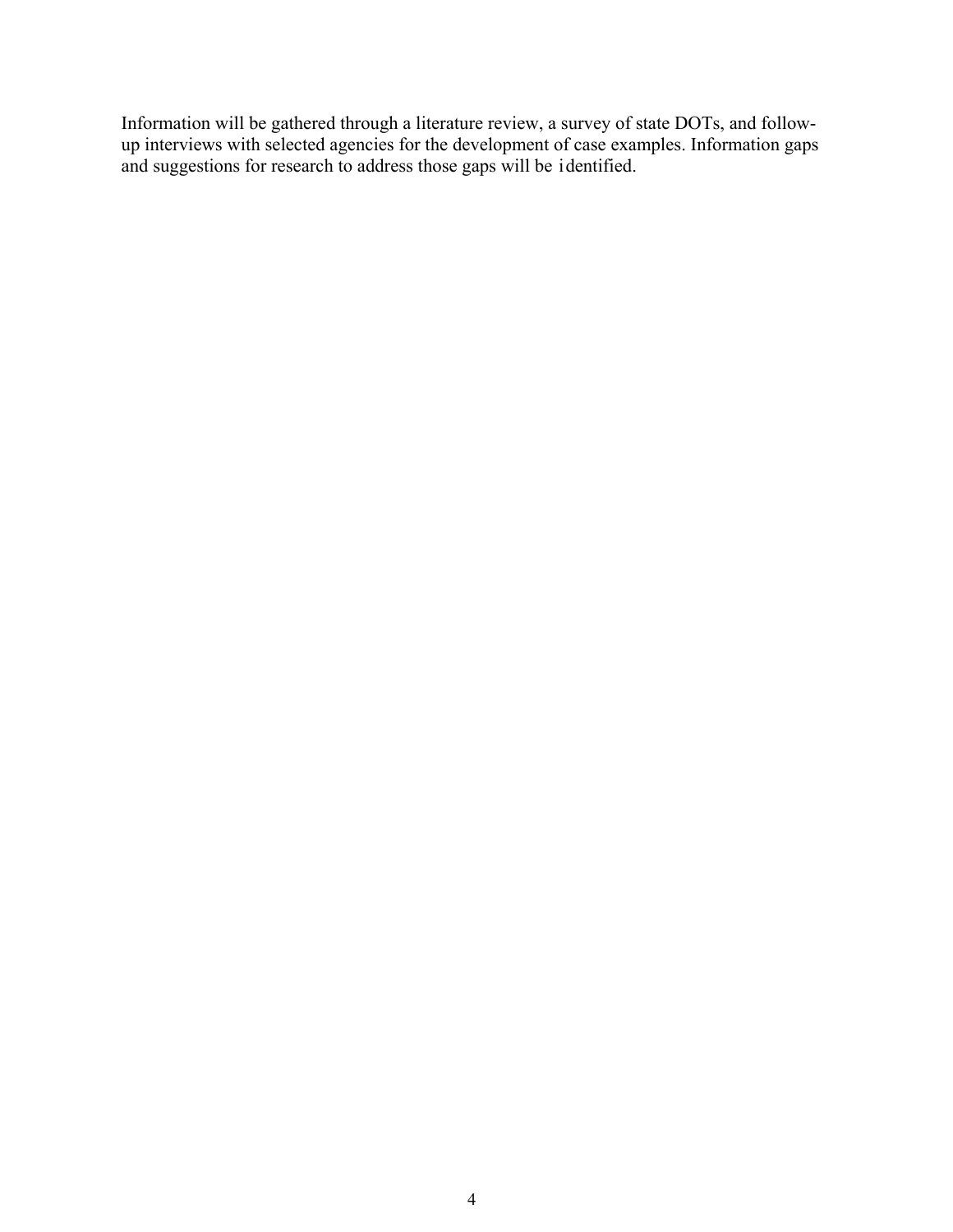# <span id="page-4-0"></span>**Synthesis Topic 54-02** *Outsourcing Stormwater Best Management Practice Inspection & Maintenance Activities*

#### NCHRP Staff*:* Jo Allen Gause

All state departments of transportation (DOTs) are required under the federal Clean Water Act to comply with National Pollutant Discharge Elimination System (NPDES) permit requirements to routinely inspect and maintain (I&M) stormwater control measures, also traditionally known as best management practices (BMPs). Most state DOTs have hundreds or commonly thousands of stormwater BMPs located across the state that fall under I&M permit requirements. Each DOT approaches these stormwater asset management requirements differently, due in part to the absence of uniform nationwide NPDES permit requirements.

State DOT maintenance forces are often spread thin and typically focus manpower on the maintenance of pavement, bridges, and safety-related infrastructure along roadways, often leaving few human resources available to maintain stormwater conveyance and treatment infrastructure. Pollutant specific permit requirements have over time given rise to more sophisticated and highly engineered BMPs which necessitates more advanced training for state maintenance forces, thereby adding additional in-house resource burdens. As such, some DOTs are exploring the use of thirdparty contractors to perform BMP I&M activities required by NPDES stormwater permits, similar in concept to how many DOTs outsource roadside mowing and vegetation management activities.

The objective of this synthesis is to document state DOT current practices related to outsourcing stormwater BMP I&M compliance activities. The synthesis will focus on post-construction operations.

Information to be gathered includes (but is not limited to):

- Identification of state DOTs that partially or fully outsource BMP I&M activities and those that do not outsource these activities;
- Contractor prequalification process;
- Whether contract prequalification requirements are specified in contracts;
- Established standards for assessing the contractor's performance;
- Established remedy process for when BMPs are not maintained to the agency's standards;
- Established standards for assessing the contractor's performance;
- Level of DOT oversight during contract administration;
- Whether DOTs have performed a cost/benefit analysis for the outsourcing program; and
- How costs are established.

Information will be gathered through a literature review, a survey of state DOTs, and follow-up interviews with selected agencies for the development of case examples. Information gaps and suggestions for research to address those gaps will be identified.

#### **Information Sources (Partial):**

• NPDES program databases maintained by the TRB AKD50 Standing Committee on Hydrology, Hydraulics, and Stormwater, the AASHTO Stormwater Community of Practice, and FHWA.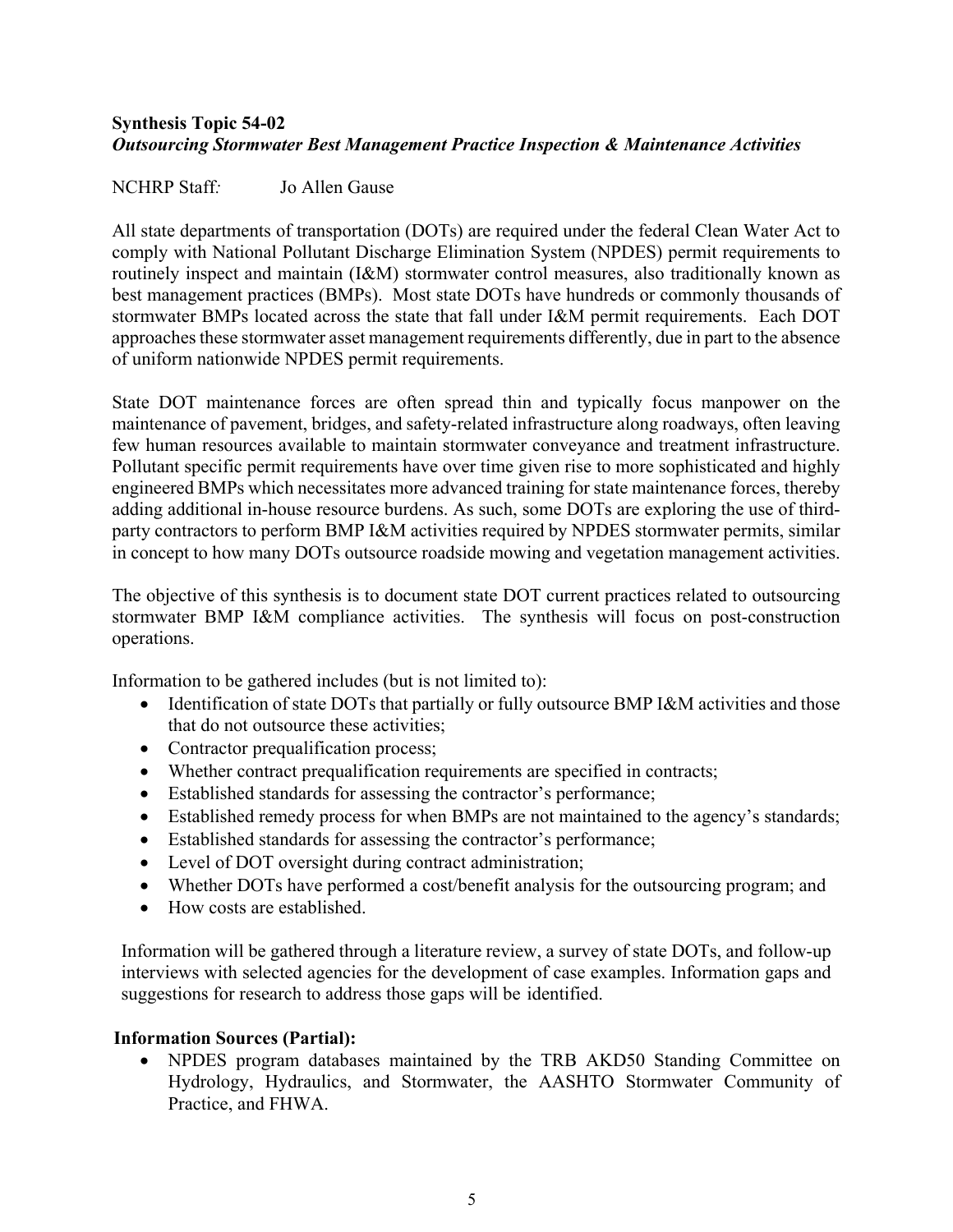# <span id="page-5-0"></span>**Synthesis Topic 54-03** *DOT Practices on Road Safety Audits*

NCHRP Staff: Trey Joseph Wadsworth

A Road Safety Audit (RSA) is a proactive and formal safety performance examination of an existing or future road or intersection by an independent, multidisciplinary team. It qualitatively estimates and reports on potential road safety issues and identifies opportunities for improvements in safety for all road users. RSAs were introduced in the United States in 1997 following a Federal Highway Administration (FHWA)-sponsored scanning tour of Australia and New Zealand investigating safety management systems in 1996. NCHRP completed *Report 336: Road Safety Audits* in 2004. The report found that seven state departments of transportation (DOTs) were using RSAs in their safety programs. Since then, DOTs have been developing their resources, procedures, and practices for RSAs; information is scattered, and new considerations have emerged for conducting RSAs. They may include but are not limited to active transportation and micro-mobility growth.

The objective of this synthesis is to document state DOT current practices related to RSAs.

Information to be gathered includes (but is not limited to):

- Frequency, quantity, and the purpose of DOT RSAs;
- Contexts for where RSAs are conducted (rural, urban, corridors, intersections, and interchanges);
- Growth, decline, or non-use of RSAs;
- Changes in RSA processes, reporting, or focus (e.g., speed management/target speed and vulnerable road users);
- Role of RSAs in DOT highway safety programs or other implementation mechanisms;
- Supporting materials developed by DOTs such as manuals, checklists, or procedures;
- Consideration of active transportation, micro-mobility, equity, and new technologies (e.g., LED lighting's widespread adoption since 2003); and
- Research gaps related to RSAs.

Information will be gathered through a literature review, a survey of state DOTs, and follow-up interviews with selected agencies for the development of case examples. Information gaps and suggestions for research to address those gaps will be identified.

- Federal Highway Administration Office of Safety Programs. Road Safety Audits. [https://safety.fhwa.dot.gov/rsa/.](https://safety.fhwa.dot.gov/rsa/)
- National Academies of Sciences, Engineering, and Medicine. 2004. *Road Safety Audits*. Washington, DC: The National Academies Press. [https://doi.org/10.17226/23343.](https://doi.org/10.17226/23343)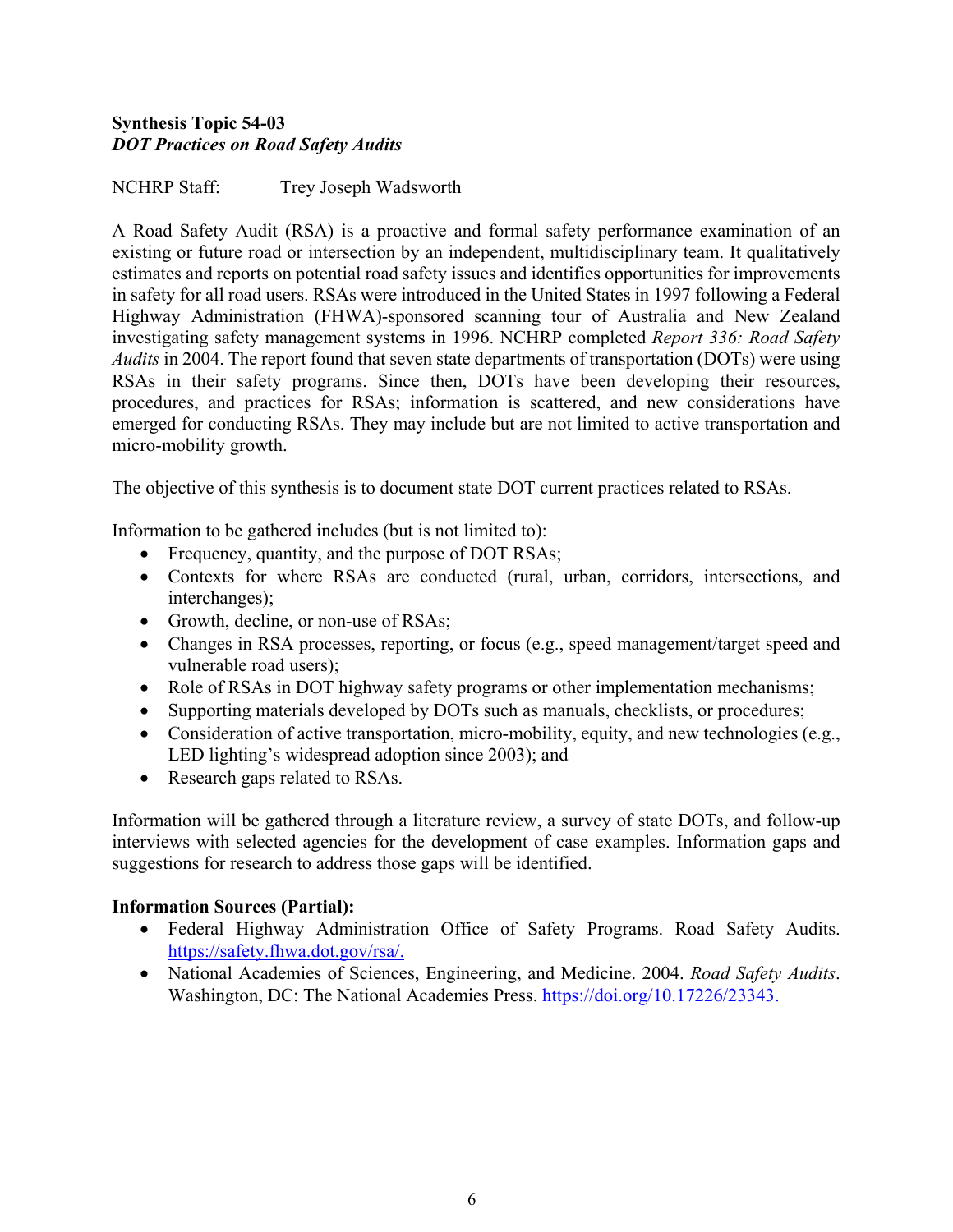# <span id="page-6-0"></span>**Synthesis Topic 54-04** *Mobile Devices as a Tool for Digitalized Project Documentation and Inspection*

# NCHRP Staff: Leslie C. Harwood

Mobile devices, including smartphones and tablets, are increasingly used as innovative tools in construction project delivery, documentation, and inspection. Advancements in camera technology combined with increased accuracy in geolocation, graphical displays, and LiDAR abilities provide a very powerful engineering/construction technology that is also widely accessible and used by most construction professionals on jobsites. A sample of mobile device applications that can be utilized by construction professionals include digitalized documents; geolocation of data; augmented reality with engineering precession; capturing 3D images of as-built conditions through built-in LiDAR cameras; access to inspection history; and, improved communications.

The objective of this synthesis is to document state DOT current practices for using mobile devices to support digitized project documentation and inspection.

Information to be gathered includes (but is not limited to):

- Areas within DOTs using mobile devices for construction documentation and inspection (e.g., construction, maintenance, planning);
- Inspection functions (e.g., submission of inspection reports, capturing of as-built conditions, and retrieval of inspection documentation) supported through mobile devices;
- Other uses and applications (e.g., building information modeling);
- Specific mobile device technologies (e.g., LiDAR, augmented reality, cellular cameras, and digital display of 3D graphical models) being utilized by inspectors;
- Cost implications for using mobile devices (e.g., capital replacement, operational costs, costs of protective cases);
- Policies and practices regarding the use of personal and/or DOT-issued mobile devices; and
- Barriers and challenges (e.g., connectivity) associated with using mobile devices for construction and inspection.

Information will be gathered through a literature review, a survey of state DOTs, and follow-up interviews with selected agencies for the development of case examples. Information gaps and suggestions for research to address those gaps will be identified.

- Obaidat, M. (2020). "Cellular-Phone-Based System for Transportation Engineering Applications". Elsevier's *Alexandria Engineering Journal.* 59(3), pp. 1197-1204.
- Pew Research Center. [https://www.pewresearch.org/internet/fact-sheet/mobile/.](https://www.pewresearch.org/internet/fact-sheet/mobile/) Last accessed February 16, 2022.
- Steenbruggen, J., Tranos, E., and Nijkamp, P. (2015). "Data from Mobile Phone Operators: A Tool for Smarter Cities". Elsevier's *Telecommunications Policy*. 39(3-4), pp. 335-346.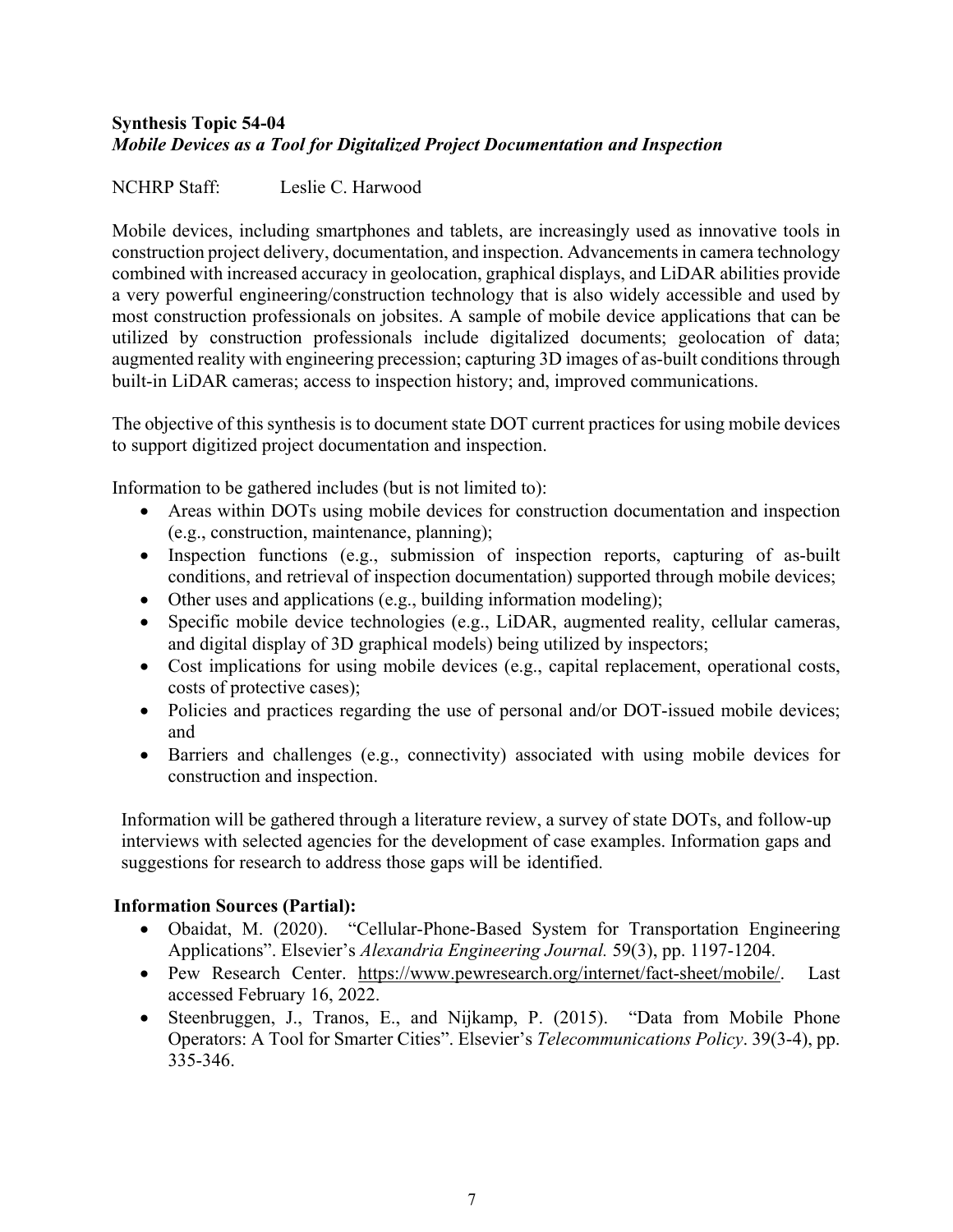- Ordaz, M., and Doyle, J.D. (2021). "Quantifying Extreme Event-induced Pavement Roughness via Smart Phone Apps". ASCE *Geo-Extreme 2021*. November 7-10, 2021. Savannah, Georgia.
- Li, N., and Becerik-Gerber, B. (2012). "Assessment of a Smart Phone-Based Indoor Localization Solution for Improving Context Awareness in the Construction Industry". ASCE International Conference on Computing in Civil Engineering. June 17-20, 2012. Clearwater Beach, Florida.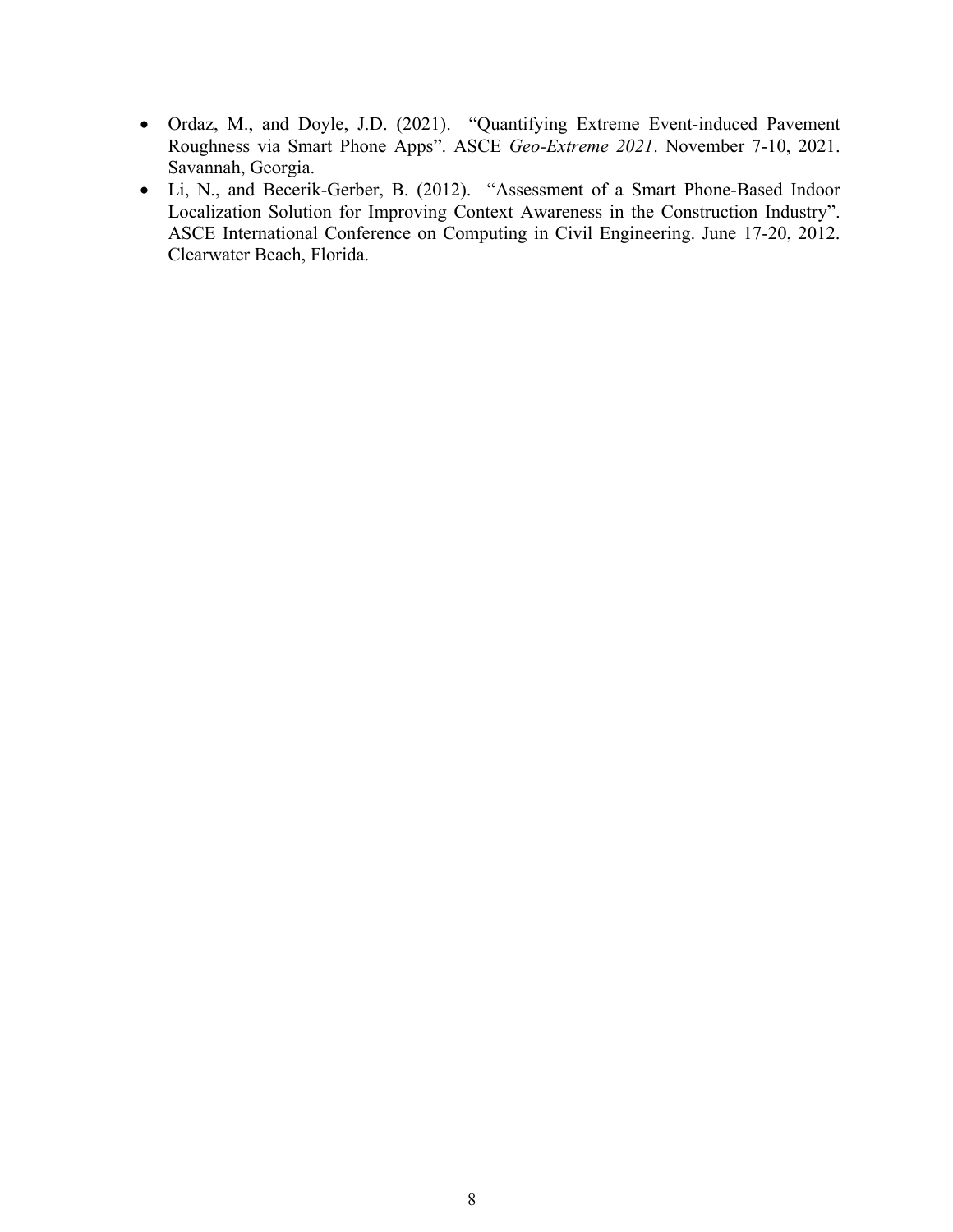# <span id="page-8-0"></span>**Synthesis Topic 54-05**  *Practices for Statewide and MPO Coordination*

NCHRP Staff: Trey Joseph Wadsworth

Federal transportation legislation requires formalized coordination between state departments of transportation (DOTs) and metropolitan planning organizations (MPOs) in transportation planning and programming processes. It is unclear how agencies have adapted to and implemented the evolving requirements following recent changes to legislation. While communication often happens through meetings and correspondence, effective coordination requires practical strategies to resolve key differences.

The newest federal surface transportation funding reauthorization bill is the Infrastructure Investment and Jobs Act of 2021 (IIJA), recently signed into law by President Biden on November 15, 2021, and now referred to as the Bipartisan Infrastructure Bill (BIL). The BIL replaced the previous long-term highway fund reauthorization act, the *Fixing America's Surface Transportation Act* (FAST) of 2015. Both Acts continued the metropolitan transportation planning program where federal funding for highway and transit projects continues to flow through state DOTs, with MPOs having an increasingly important role in urbanized area transportation decisionmaking.

The objective of this synthesis is to document state DOT current practices related to coordinating planning and programming requirements with MPOs, as well as any common challenges with fulfilling regulatory requirements.

Information to be gathered includes (but is not limited to):

- Processes used to set priorities (e.g., mobility, accessibility, cost, safety, or environmental) and how to balance priorities between levels of government;
- Different models of cooperation for how DOTs approach differences in priorities, financial forecasts, and performance measures, and achieve consistency in data and assumptions for travel demand forecast models and air quality conformity;
- Project prioritization and process coordination (including project selection criteria);
- Coordination and implementation of Congestion Management Plans; and
- Capacity building needs (e.g., a technical resource center for small MPOs or municipalities).

Information will be gathered through a literature review, a survey of state DOTs, and follow-up interviews with selected agencies for the development of case examples. Information gaps and suggestions for research to address those gaps will be identified.

# **Information Sources (Partial):**

• American Association of State Highway and Transportation Officials. 2021. *Memorandums of Understanding (MOUs) with Metropolitan Planning Organizations (MPOs)*. Washington, DC: Special Committee on Research and Innovation. [https://research.transportation.org/rac-survey-detail/?survey\\_id=497#.](https://research.transportation.org/rac-survey-detail/?survey_id=497)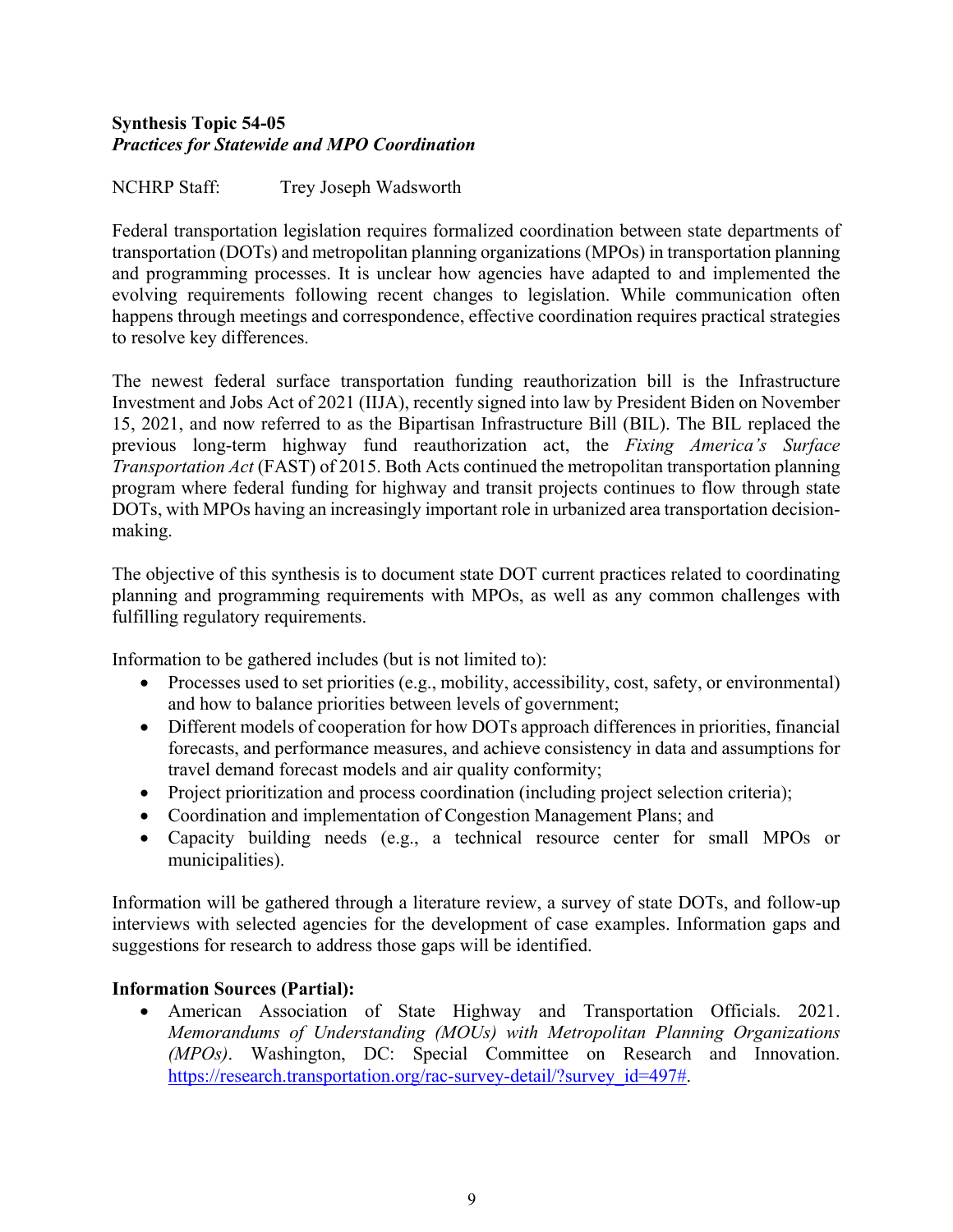- *[Coordination](https://trid.trb.org/View/1344397) [Between State Transportation Agencies in Multi-State Metropolitan](https://trid.trb.org/View/1344397)  [Planning Areas: A Survey of State Practice](https://trid.trb.org/View/1344397)* Transportation Research Synthesis, Issue TRS 1502, 2015, 194p [http://www.dot.state.mn.us/research/TRS/2015/TRS1502.pdf.](http://www.dot.state.mn.us/research/TRS/2015/TRS1502.pdf)
- National Academies of Sciences, Engineering, and Medicine. 2022. *Metropolitan Planning Organizations: Strategies for Future Success*. Washington, DC: The National Academies Press. [https://doi.org/10.17226/26555.](https://doi.org/10.17226/26555)
- National Academies of Sciences, Engineering, and Medicine. 2021. *Collaborative Practices for Performance-Based Asset Management Between State DOTs and MPOs*. Washington, DC: The National Academies Press. [https://doi.org/10.17226/26337.](https://doi.org/10.17226/26337)
- National Academies of Sciences, Engineering, and Medicine. 2019. *Management and Use of Data for Transportation Performance Management: Guide for Practitioners*. Washington, DC: The National Academies Press. [https://doi.org/10.17226/25462.](https://doi.org/10.17226/25462)
- NCHRP Planning Snapshot 2: Innovations in Long-Range Planning https://onlinepubs.trb.org/onlinepubs/nchrp/docs/NCHRP08-36(120) Snapshot2014-[002LongRangePlanning.pdf.](https://onlinepubs.trb.org/onlinepubs/nchrp/docs/NCHRP08-36(120)_Snapshot2014-002LongRangePlanning.pdf)
- NCHRP Planning Snapshot 8: Integrated Transportation Planning (2016). https://onlinepubs.trb.org/onlinepubs/nchrp/docs/NCHRP08-36(120) Snapshot2016-[008IntegratedPlanning.pdf.](https://onlinepubs.trb.org/onlinepubs/nchrp/docs/NCHRP08-36(120)_Snapshot2016-008IntegratedPlanning.pdf)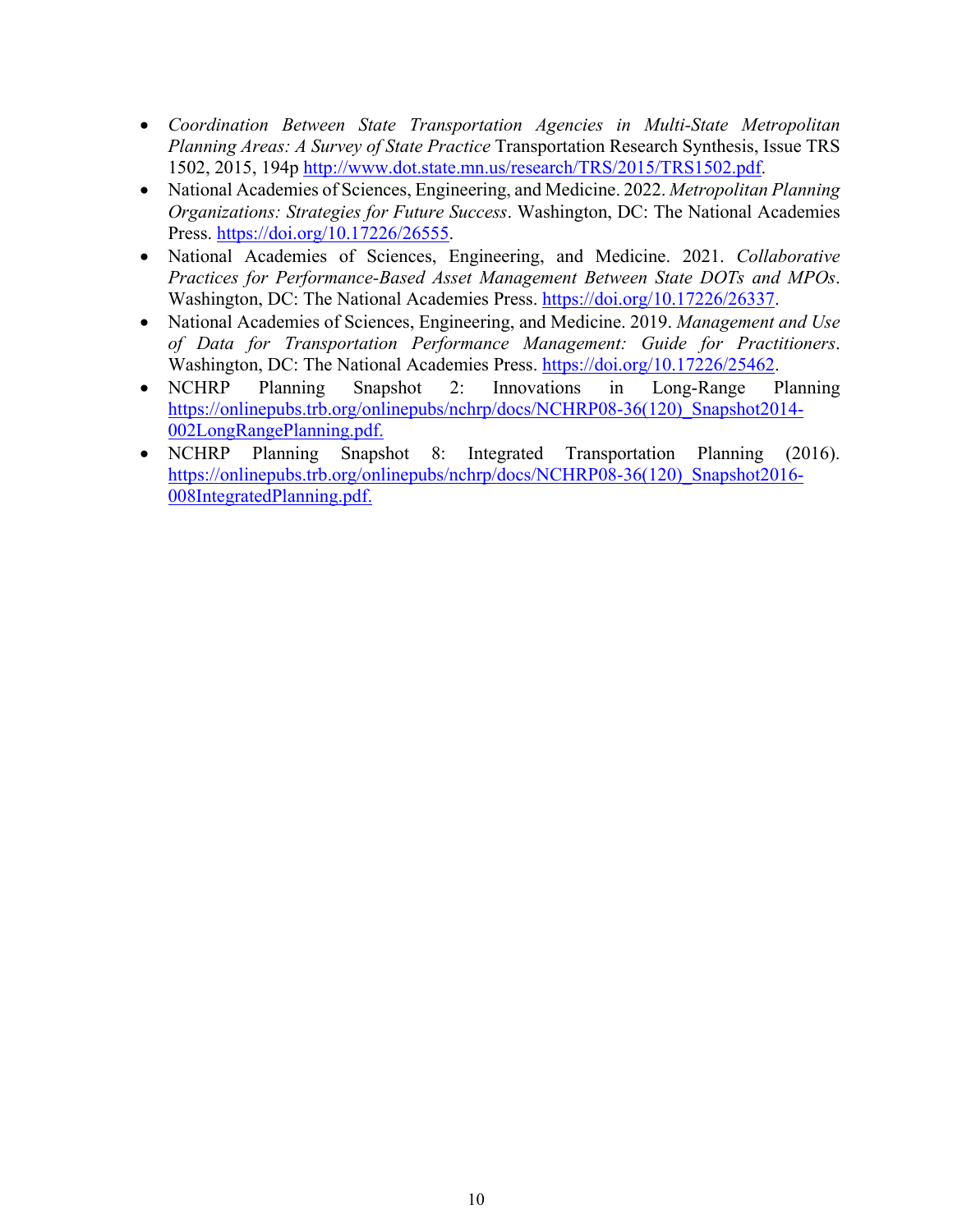# <span id="page-10-0"></span>**Synthesis Topic 54-06**  *Ancillary Asset Data Stewardship and Data Models*

NCHRP Staff: Leslie C. Harwood

Some states have started tracking some ancillary assets in their Transportation Asset Management Plans (TAMPs), but most states have not even though they inventory and manage many of these ancillary assets. There is a growing interest to create and maintain *dynamic* inventories of ancillary assets that provide centralized access to *accurate* and *current* ancillary asset information. Maintaining a *dynamic* inventory of *current* asset information is a cross-functional initiative. There are challenges for funding such cross-functional initiatives (e.g., statewide mobile LIDAR data collection and asset extraction) and also for stewarding the data. The data owner often has little control over the data life cycle. For example, capturing relevant information about construction activities is often the work task of an inspector, who may not have a vested interest in the data being collected. Stewardship of the data is critical to data quality but is often disconnected from asset stewardship.

The Federal Highway Administration is currently deploying Digital As-Builts through its *Every Day Counts* Round 6 initiative. Many agencies interested in implementing Digital As-Builts recognize that the as-built data primarily serves post-construction uses. As such, they need to locate the asset data stewards and access the data models before they can implement digital asbuilt collection. Agencies also recognize that the majority of asset inventory information is created in design and should only need to be verified or updated in construction. Consequently, some agencies are developing design software to automate the creation of asset inventory information and are developing solutions to extract the information for use/update in construction and delivery to the asset data steward.

The objective of this synthesis is to document state DOT current practices related to data models and data stewardship of ancillary assets.

Information to be gathered includes (but is not limited to):

- Which assets state DOTs are collecting;
- Incorporation of asset data in TAMPs;
- Responsibilities for data collection and stewardship;
- Quality control and confidence level requirements;
- The asset data life cycle management process (e.g., collection, maintenance, update, refresh cycle);
- Asset data models and/or data dictionaries being used; and
- How cross-functional asset data collection and data stewardship initiatives are funded.

Information will be gathered through a literature review, a survey of state DOTs, and follow-up interviews with selected agencies for the development of case examples. Information gaps and suggestions for research to address those gaps will be identified.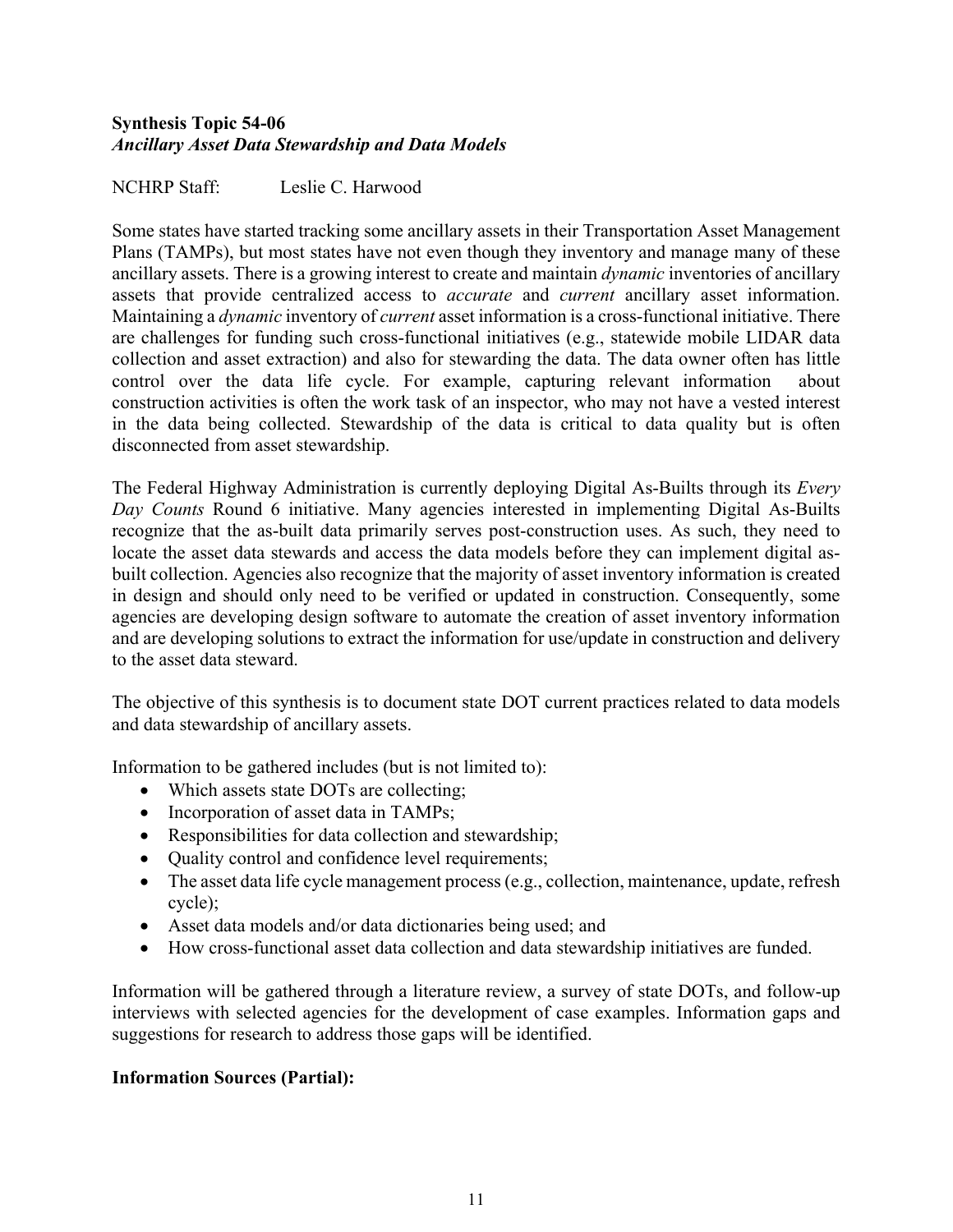- NCHRP 08-115. *Guidebook for Data and Information Systems for Transportation Asset Management.* (approaching completion) <https://apps.trb.org/cmsfeed/TRBNetProjectDisplay.asp?ProjectID=4362>
- *Guide to Life-Cycle Data and Information Sharing Workflows for Transportation Assets* [https://intrans.iastate.edu/research/completed/guide-to-life-cycle-data-and-information](https://intrans.iastate.edu/research/completed/guide-to-life-cycle-data-and-information-sharing-workflow-for-transportation-assets/)[sharing-workflow-for-transportation-assets/.](https://intrans.iastate.edu/research/completed/guide-to-life-cycle-data-and-information-sharing-workflow-for-transportation-assets/)
- UDOT Model Development Standards Manual. (Draft). Utah DOT. [https://drive.google.com/file/d/105yj-z-B-33bznbS1ag0FSktg6\\_-eUpK/view.](https://drive.google.com/file/d/105yj-z-B-33bznbS1ag0FSktg6_-eUpK/view)
- MnDOT As-built specification [https://www.dot.state.mn.us/gisspec/index.html.](https://www.dot.state.mn.us/gisspec/index.html)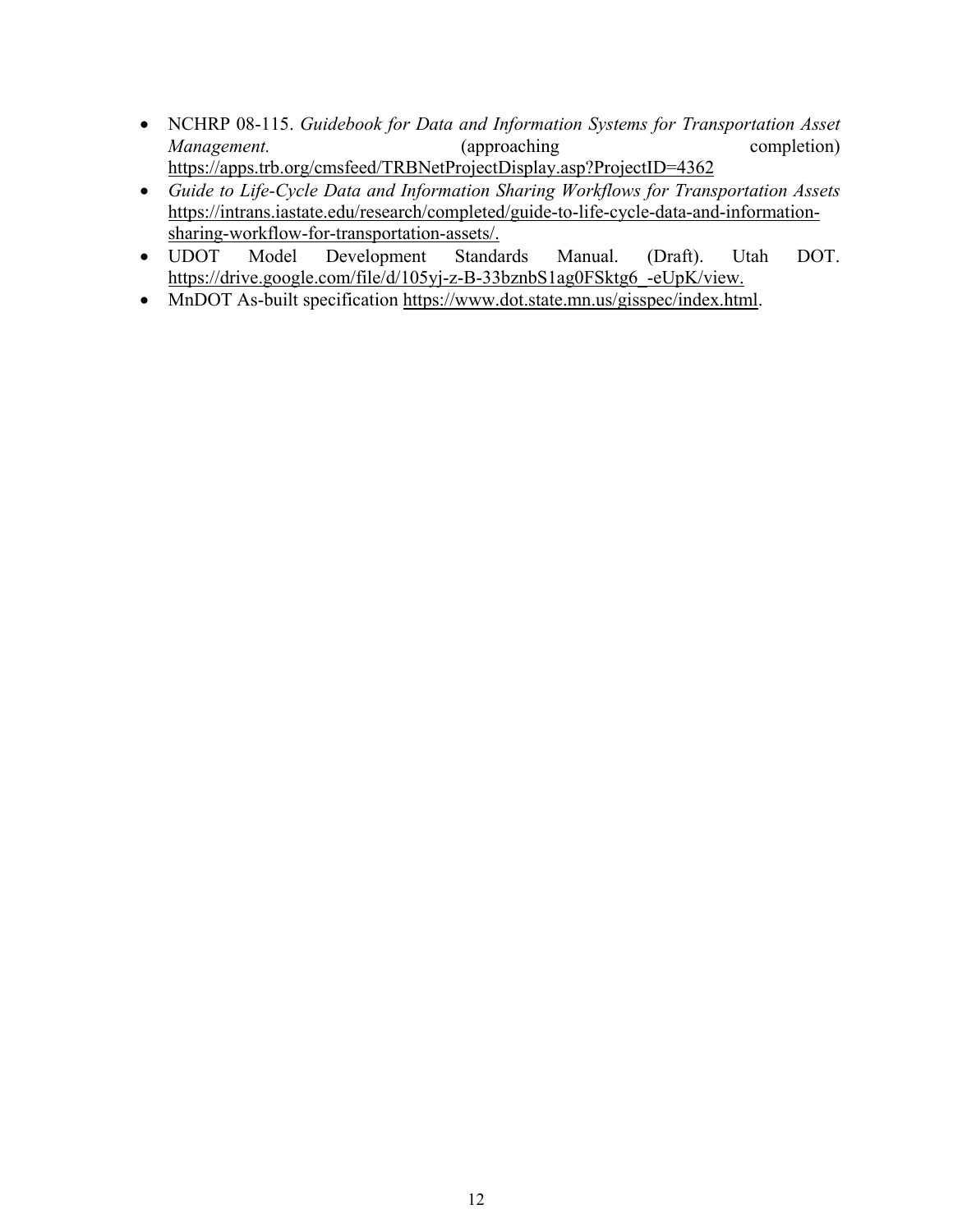# <span id="page-12-0"></span>**Synthesis Topic 54-07** *Visualization for Public Involvement*

NCHRP Staff: Leslie C. Harwood

Visualization, in its many forms, has long been recognized as an important element of public involvement in transportation decision-making. As visualization technologies and applications have matured and become more readily available, their potential to increase public understanding and inform dialogue during planning and project development has greatly expanded. Recent trends in public involvement practice have made it easier for agencies to show visualization products to a broad public audience. These trends include the dramatic increase in the use of video as part of social media communication and the move to virtual public involvement that greatly accelerated during the pandemic. An increased focus on meeting the needs of participants with limited English proficiency or low literacy also prompted greater reliance on visual communications.

Despite the transformative potential of newer visualization tools for public involvement, their uptake among state DOTs has been uneven, and the current state of the practice is not well understood. The most recent synthesis on visualization for highway projects was published in 2006. The most comprehensive guidance to date on selecting visualization tools for public involvement was the Federal Transit Administration's "Choosing Visualization for Transportation" tool, now over ten years old. Interest is evident among DOTs in obtaining guidance to advance their use of visualization in public involvement. This can be seen in recent FHWA peer exchanges on visualization conducted as part of the Every Day Counts (EDC) Virtual Public Involvement Initiative, which seeks to promote visualization, among other virtual tools. The formation of an FHWA Visualization Working Group with federal and state DOT participants is another example. Moreover, interactive visualization was a recent peer-selected focus innovation under AASHTO's Innovation Initiative.

The objective of this synthesis is to document state DOT current practices of visualization for public involvement.

Information to be gathered includes (but is not limited to):

- The types of visualization products currently used by state DOTs in public involvement for plans, programs, and projects, including the extent and uses of interactive and immersive techniques;
- The points in the project development sequence when these products are typically used;
- Methods used to show visualizations to the public (e.g., in-person meetings, virtual meetings, websites, videos, printed materials or displays, field-based use, etc.), and the opportunities or mechanisms provided for gathering feedback from participants;
- Steps taken to provide access and encourage engagement with visualization products by members of under-represented communities;
- Accessibility features or accommodations provided to achieve ADA or Section 508 compliance;
- DOT policies and procedures for the use of visualization in public involvement;
- Organizational structure and capabilities for visualization, resources required, and the role of consultant versus in-house efforts;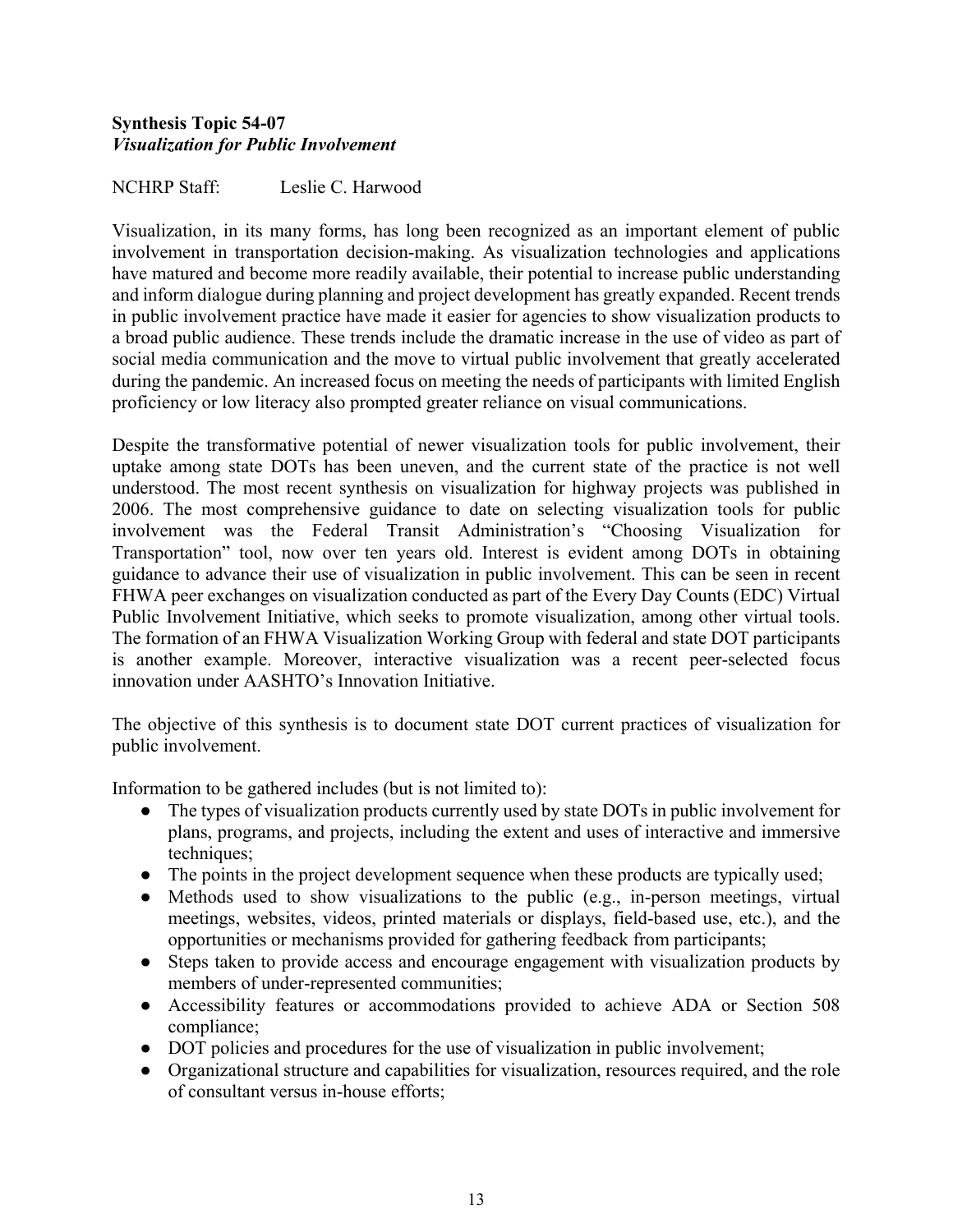- Steps taken to gauge the effectiveness of visualizations in the public involvement process;
- Barriers to expanded use of innovative forms of visualization; and
- Staff training or technical assistance needs.

Information will be gathered through a literature review, a survey of state DOTs, and follow-up interviews with selected agencies for the development of case examples. Information gaps and suggestions for research to address those gaps will be identified.

- AASHTO Innovation Initiative. 2020. Interactive Visualization [http://aii.transportation.org/Pages/Virtual-Immersive-Visualization.aspx,](http://aii.transportation.org/Pages/Virtual-Immersive-Visualization.aspx) accessed 1/28/2022.
- Cambridge Systematics, Inc. 2017. *NCHRP Web-Only Document 226: Data Visualization Methods for Transportation Agencies*. NCHRP 08-36 (128).
- Federal Highway Administration, 2021. Every Day Counts Virtual Public Involvement Initiative. [www.fhwa.dot.gov/planning/public\\_involvement/vpi,](http://www.fhwa.dot.gov/planning/public_involvement/vpi) accessed 1/28/2022.
- Federal Transit Administration. 2010. Choosing Visualization for Transportation (interactive portal).
- Hixon, C.L., III, Bergmann Associates. 2006. *NCHRP Synthesis 361: Visualization for Project Development.*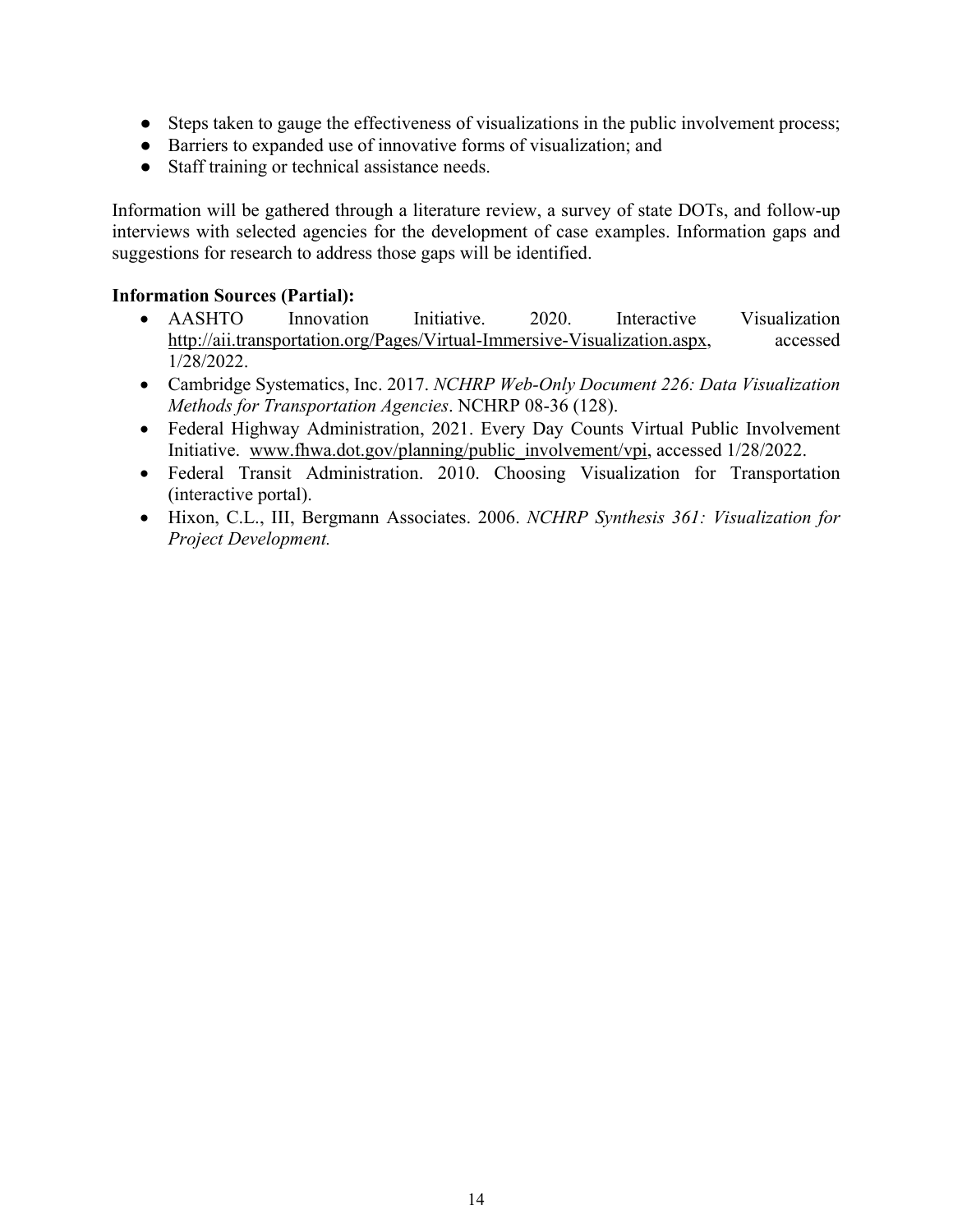## <span id="page-14-0"></span>**Synthesis Topic 54-08** *Practices for Integrating Performance-Based Plans with Long-Range Transportation Plans and Statewide Transportation Investment Programs*

NCHRP Staff: Trey Joseph Wadsworth

The Moving Ahead for Progress in the 21st Century Act (MAP-21), the Fixing America's Surface Transportation (FAST) Act, significantly expanded planning and performance management requirements for state departments of transportation (DOTs). Specifically, DOTs must prepare Strategic Highway Safety Plans (SHSPs), Highway Safety Improvement Programs (HSIPs), Transportation Asset Management Plans (TAMPs), and state freight plans. DOTs must integrate the goals, objectives, performance measures, and targets described in their performance-based plans into long-range transportation plans (LRTPs) and statewide transportation investment programs (STIPs). However, each state DOT has a unique structure and processes to meet federal and state requirements. There has been limited documentation of DOT practices to integrate performance-based planning requirements and outcomes into LRTPs and STIPs.

The objective of this synthesis is to document state DOT current practices related to integrating required performance-based plans (SHSP, HSIP, TAMP, and freight plans) with LRTPs and STIPs.

Information to be gathered includes (but is not limited to):

- Opportunities and challenges for DOTs when linking their performance-based plans to LRTPs and STIPs;
- Strategies to integrate federally required performance-based plans into the programming processes for LRTPs and STIPs (e.g., holistically driving investment decisions or flexing funds);
- DOT business units responsible for integration and implementation of performance-based planning requirements and performance management;
- Practices for addressing differences between planning horizons, balancing priorities between levels of government, and other technical issues;
- Differences in approaches for integration for LRTPs and STIPs that are vision- or policybased compared with LRTPs that are project-based and may include a financial plan; and
- Practices for communicating or demonstrating the linkages between performance-based planning documents and LRTPs and STIPs to DOT partners, elected officials, federal authorities, or the public.

Information will be gathered through a literature review, a survey of state DOTs, and follow-up interviews with selected agencies for the development of case examples. Information gaps and suggestions for research to address those gaps will be identified.

- American Association of State Highway and Transportation Officials. Transportation Asset Management Portal. [https://www.tam-portal.com/.](https://www.tam-portal.com/)
- American Association of State Highway and Transportation Officials. Transportation Performance Management Portal. [https://www.tpm-portal.com/.](https://www.tpm-portal.com/)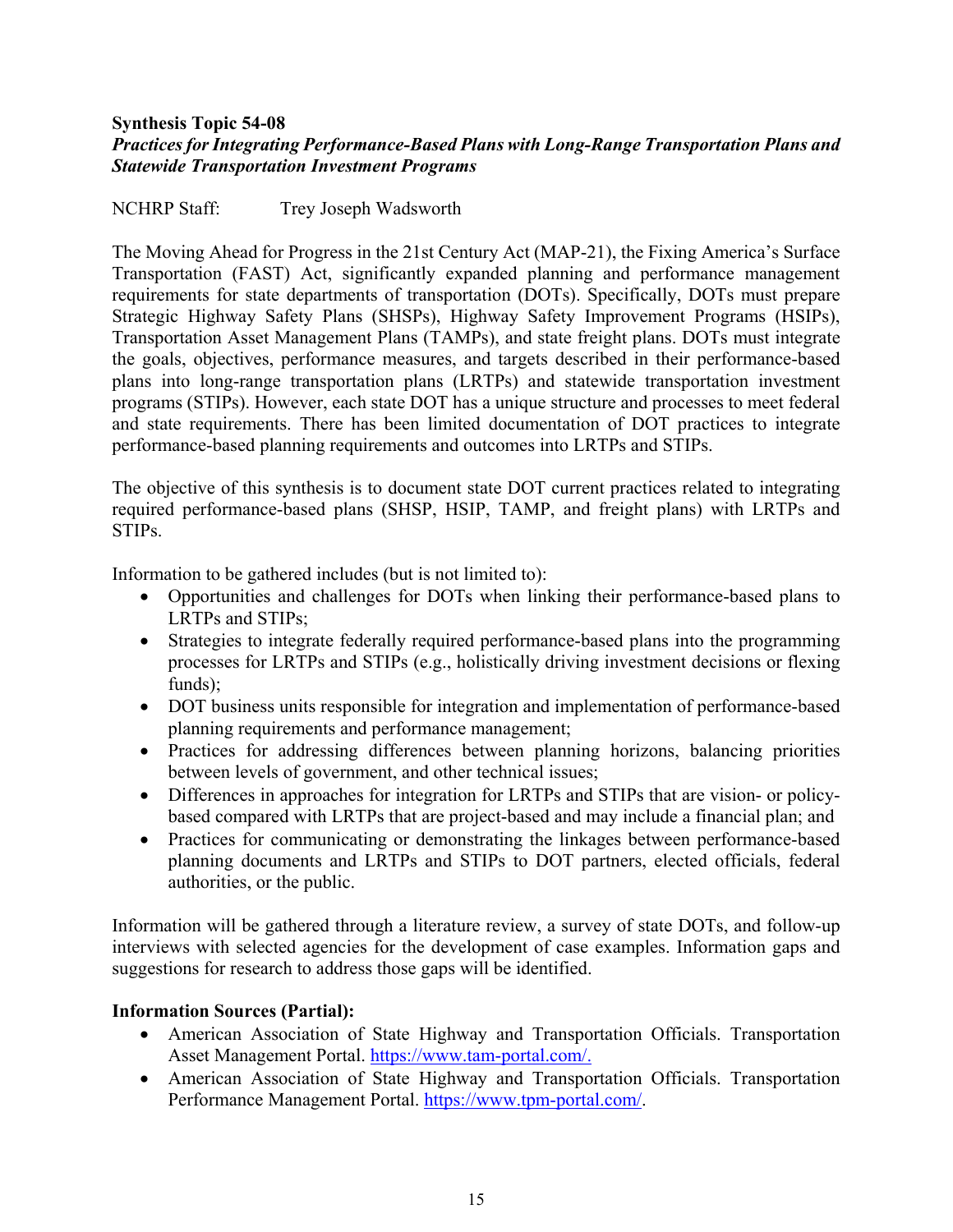- Federal Highway Administration, Office of Planning, Environment, & Realty. 2013. *Performance-Based Planning Guidebook*. Washington, DC: [https://www.fhwa.dot.gov/planning/performance\\_based\\_planning/pbpp\\_guidebook/.](https://www.fhwa.dot.gov/planning/performance_based_planning/pbpp_guidebook/)
- National Academies of Sciences, Engineering, and Medicine. 2022. *Integrating Effective Transportation Performance, Risk, and Asset Management Practices*. Washington, DC: The National Academies Press. [https://doi.org/10.17226/26326.](https://doi.org/10.17226/26326)
- National Academies of Sciences, Engineering, and Medicine. 2019. *A Guide to Developing Financial Plans and Performance Measures for Transportation Asset Management*. Washington, DC: The National Academies Press. [https://doi.org/10.17226/25285.](https://doi.org/10.17226/25285)
- National Academies of Sciences, Engineering, and Medicine. 2013. *Use of Transportation Asset Management Principles in State Highway Agencies*. Washington, DC: The National Academies Press. https://doi.org/10.17226/22650.
- NCHRP 02-27, *Making Targets Matter: Managing Performance to Enhance Decision-Making.* [https://apps.trb.org/cmsfeed/TRBNetProjectDisplay.asp?ProjectID=4546.](https://apps.trb.org/cmsfeed/TRBNetProjectDisplay.asp?ProjectID=4546)
- Volpe National Transportation Systems Center (Volpe Center), Statewide Long-Range Transportation Plan (SLRTP) Database. volpe.dot.gov.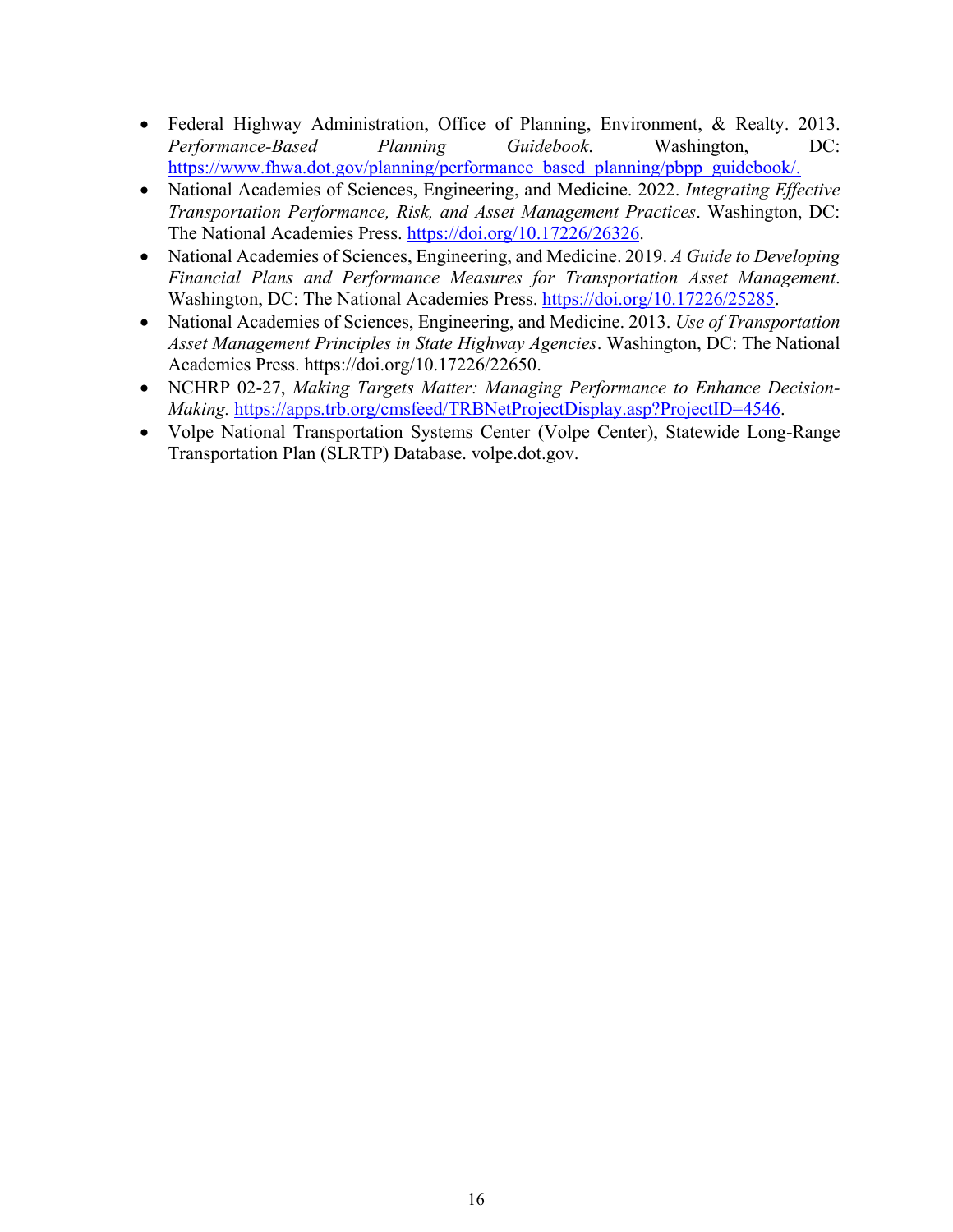## <span id="page-16-0"></span>**Synthesis Topic 54-09** *Hydraulic Engineering Practices for Construction and Temporary Facilities in Streams and Rivers*

NCHRP Staff: Leslie C. Harwood

State DOTs undertake hundreds of construction projects each year that affect, and are affected by, streams and rivers. These include replacement and rehabilitation of bridges and culverts, as well as new construction and rehabilitation of highways in stream corridors. The hydraulic design standards for the completed bridge, culvert or highway are well established. However, there are elements of risk involved in any temporary occupancy of a waterway for construction, including: personal safety risks, economic risks to the transportation agency and contractor from delays or damage, and environmental risk from unanticipated flooding. These risks are associated with a wide range of structures, from minor drainage crossings to major river structures. While some states may have well-defined policies and methods to address hydraulic considerations for temporary construction facilities, other states may address these issues on a case-by-case basis.

The objective of this synthesis is to document state DOT hydraulic engineering practices for construction and temporary facilities in streams and rivers.

Information to be gathered includes (but is not limited to):

- Existing policies, practices, and specifications for temporary facilities in water;
- Bridge foundation cofferdams and level of protection against flooding;
- Waterway temporary diversions around construction work areas;
- Storm frequencies being used for temporary construction;
- Temporary causeways in rivers to allow access for bridge pier construction or demolition;
- Hydrologic methods being used for temporary structure sizing;
- How risk for temporary structures is quantified (e.g., through programmatic data driven or qualitative methods); and
- Methods to evaluate trade-offs for actions that improve construction access but increase risk of flooding damages (e.g., increased height of temporary causeways).

Information will be gathered through a literature review, a survey of state DOTs, and follow-up interviews with selected agencies for the development of case examples. Information gaps and suggestions for research to address those gaps will be identified.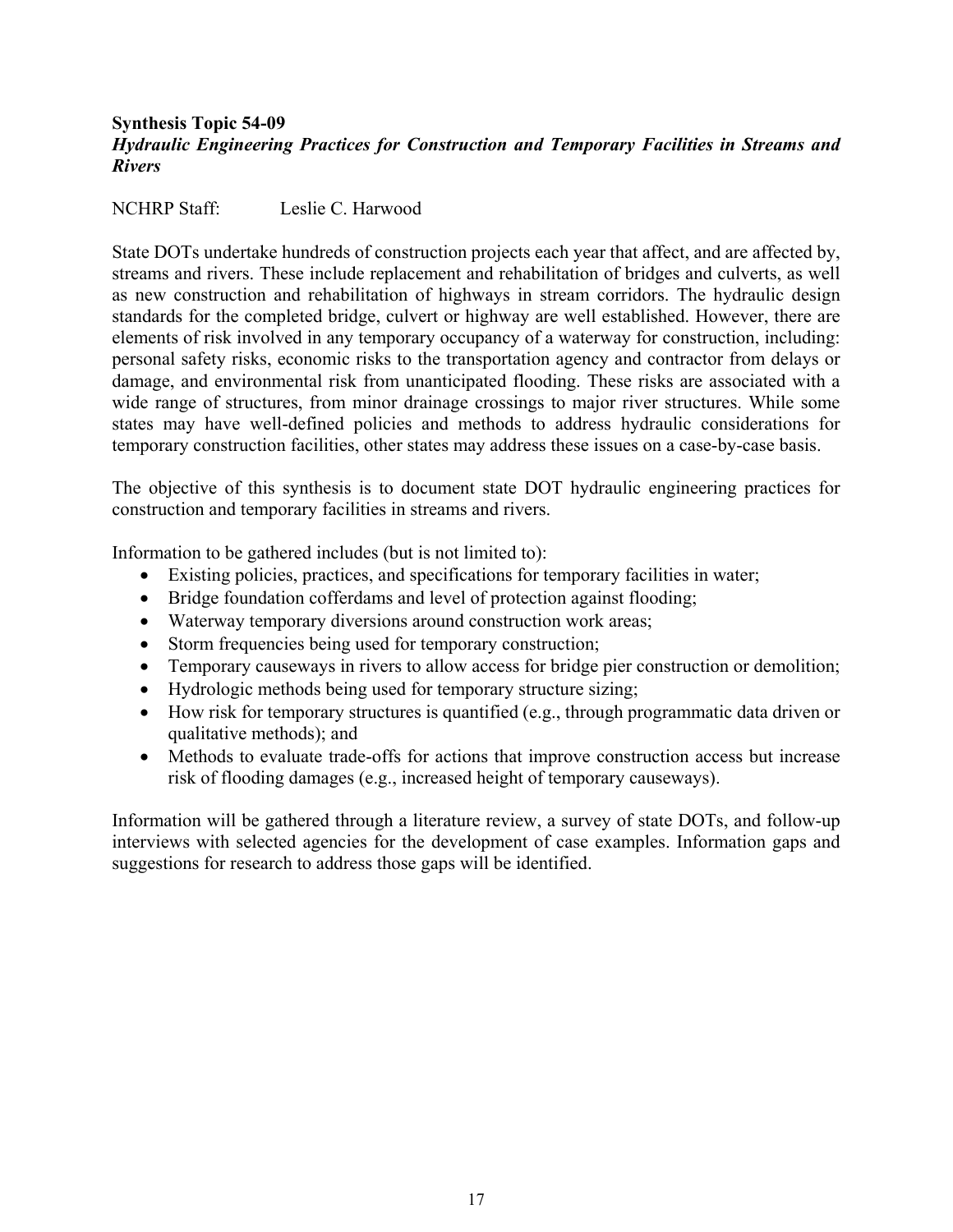## <span id="page-17-0"></span>**Synthesis Topic 54-10** *State Customization of Highway Safety Manual Methods*

NCHRP Staff: Leslie C. Harwood

The AASHTO *Highway Safety Manual* (HSM) provides tools for predicting the safety performance of a roadway facility. These tools include safety performance functions (SPFs) which incorporate geometric and other conditions to predict the crashes expected on a facility. SPFs are developed using crash numbers, geometric, traffic conditions and other data from one or more states resulting in less accurate safety performance measures when used for analyses in other states. SPFs can be customized for a specific condition or region using a calibration factor. The calibration factor is then multiplied by the HSM model results to predict crashes that better represents the observed crash number in that state. States can develop jurisdiction-specific SPFs using their own state data, allowing analyses that more closely represent the individual states' experiences. Although the development of customized SPF is generally considered more accurate for crash predictions, it involves a higher level of data needs, expertise, and cost.

As the state of the practice in data-driven safety analysis advances, states are challenged to calibrate or develop models that meet their needs. Specific challenges include the availability of sufficient data or funding to collect data. In addition, states increasingly have questions about whether and how to apply particular factors or models to facility types that are not exactly similar to the ones used to develop the models. State practitioners have questions about whether calibration factors or SPFs are transferable and could be used by other states. An initial step to addressing this is synthesizing the work states have already done to calibrate the HS M SPFs or develop their SPFs.

The objective of this synthesis is to document state DOT current practices on calibration factors and development of jurisdiction-specific SPFs.

Information to be gathered includes (but is not limited to):

- Calibration factors and SPFs that states have developed;
- Decision factors, including barriers and challenges, related to the decision to calibrate existing SPFs or develop jurisdiction specific SPFs;
- What calibration factors are used and how often they are updated;
- Analysis of calibration factor and/or model sensitivity;
- Development of region-specific calibration factors or SPFs (i.e., mountain, piedmont, coastal) and how they are used;
- Adoption of calibration factors from other states;
- Metrics and methods of validation on calibrated factors:
- Metrics and techniques used to assess transferability; and
- Relevant factors, such as crash reporting thresholds, which would impact the applicability of calibration factors or SPFs to other jurisdictions.

Information will be gathered through a literature review, a survey of state DOTs, and follow-up interviews with selected agencies for the development of case examples. Information gaps and suggestions for research to address those gaps will be identified.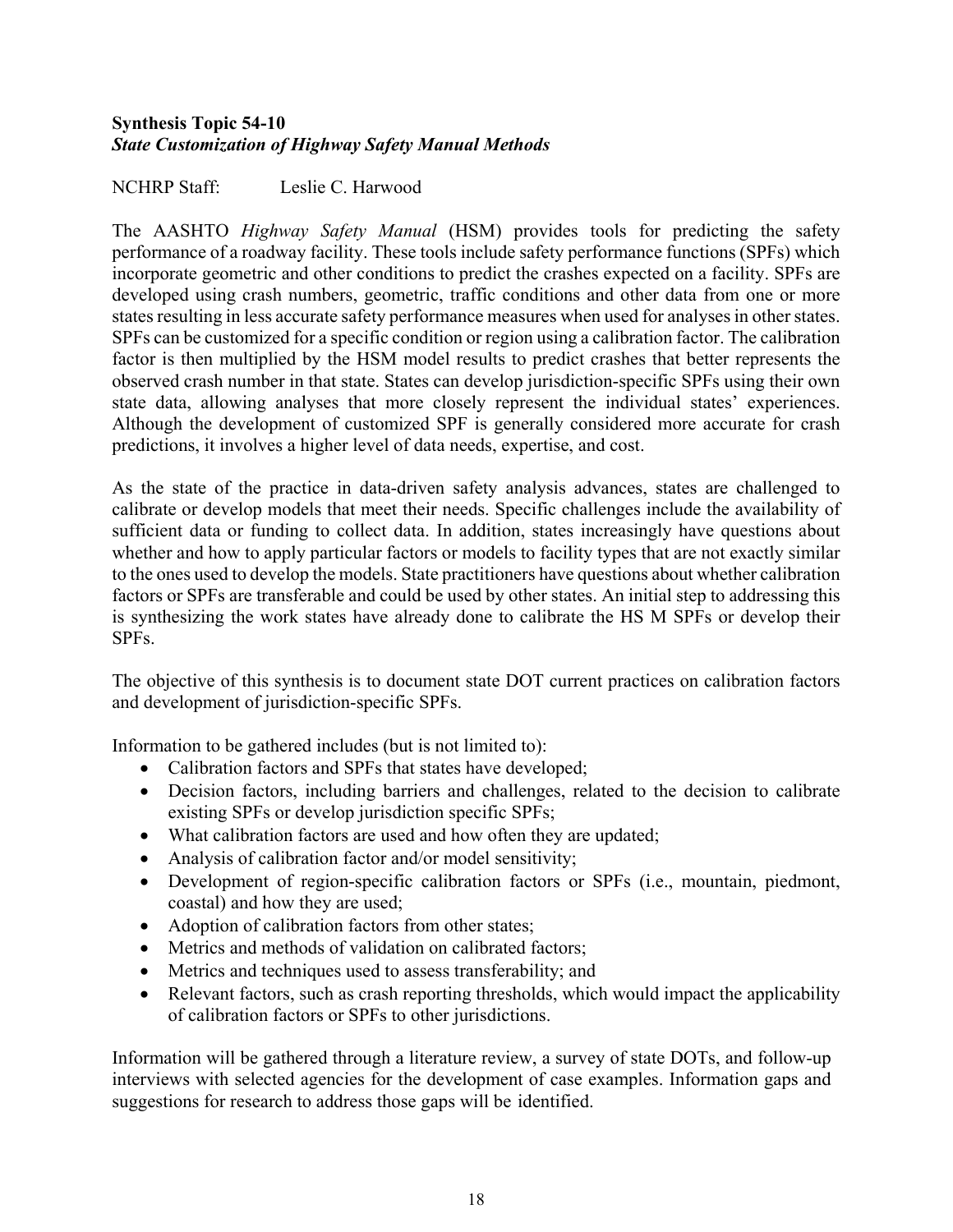# <span id="page-18-0"></span>**Synthesis Topic 54-11** *Quality Control Checks for Bridge and Structure Analysis Models*

# NCHRP Staff: Jo Allen Gause

The design of bridges and structures often involves the use of structural analysis models of varying degrees of complexity. Superstructure design models vary from approximate 1-dimensional line girder analysis models to complex 2- and 3-dimensional finite element analysis models. Substructure and foundation models often consider soil-structure interaction, second-order effects, dynamic response (for seismic analysis), and interaction with the superstructure. A variety of software analysis programs are used to create and run these models, both commercial software and user-developed software. These models, and the structures they represent, can be quite complex, with enormous amounts of input parameters and output of results.

Creating and performing quality control checks of these analysis models can be a daunting task, particularly for more complex designs. The engineer must understand the anticipated behavior of the structure and review the predicted behavior of the models to determine if the model is correctly representing and estimating the real-world performance of the structure. A simple "check the program input values" is not always practical, or sufficient, for checking these models. Often it is necessary to perform other actions to check the model, such as "sanity check" reviews of key model results, comparing the model results to the results of simpler analysis methods, performing full independent analysis modeling and comparing the results, or other methods.

The objective of this synthesis is to document state DOT current practices related to quality checking software-based structural analysis models for bridges and structures. The synthesis will focus on the responsibilities of the engineer in checking structural analysis models.

Information to be gathered includes (but is not limited to):

- Identification of DOTs that have an established process for quality control checking of structural analysis models and those agencies that do not have an established process;
- Written guidelines and procedures for control checking the models;
- Engineering practices regarding control checking and how the checking practice may differ relative to the type and complexity of the models being checked;
- Tools and techniques used for control checking the models; and
- How the results of the control checks are used.

Information will be gathered through a literature review, a survey of state DOTs, and follow-up interviews with selected agencies for the development of case examples. Information gaps and suggestions for research to address those gaps will be identified.

- Adams, A., et al. "Manual for Refined Analysis in Bridge Design and Evaluation," Report FHWA-HIF-18-046, Federal Highway Administration, Washington, DC, May 2019.
- Choe, L., et al. "Evaluation of Prestressed Concrete I-Girder Bridge Design Software with NCHRP Process 12-50." *Transportation Research Record*: *Journal of the Transportation Research Board*, Number 2131 (Structures), Washington, DC, 2009.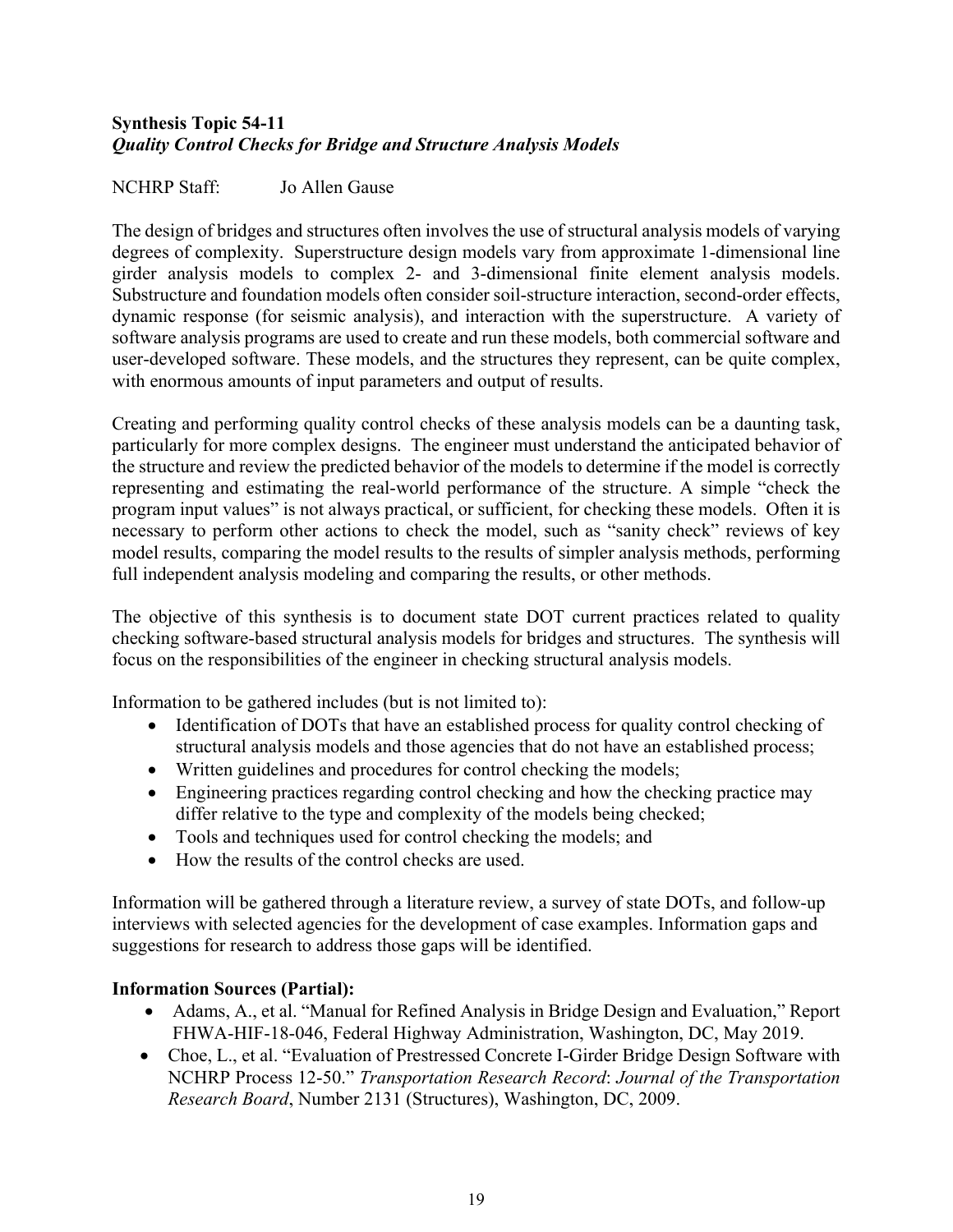- Jungil, S., et al., "Evaluation of Composite Steel I-Girder Bridge Design Software Using NCHRP Process 12-50," 89th Annual Meeting of the Transportation Research Board, Washington, DC, 2010.
- Michael Baker Jr. Inc., et al. *NCHRP Report 485: Bridge Software Validation Guidelines and Examples*. Transportation Research Board, Washington, DC, 2003.
- Mlynarski, M., et al. *NCHRP Report 700: A Comparison of AASHTO Bridge Load Rating Methods*. Transportation Research Board, Washington, DC, 2011.
- Mlynarski, M., et al. "Bridge Software Validation Guidelines and Examples." *Transportation Research Record: Journal of the Transportation Research Board,* Number 1696, Washington, DC, 2000.
- U.S. Nuclear Regulatory Commission, "Software Quality Assurance Program and Guidelines". Report NUREG BR-0167, Division of Information Support Services, Office of Information Resources Management, U.S. Nuclear Regulatory Commission, Washington, DC, February 1993.
- Varma, A.H., and Jungil, S. "Verification of LRFD Bridge Design and Analysis Software for INDOT". Report FHWA/IN/JTRP-2009/27, Joint Transportation Research Program, Purdue University, West Lafayette, Indiana, August 2009.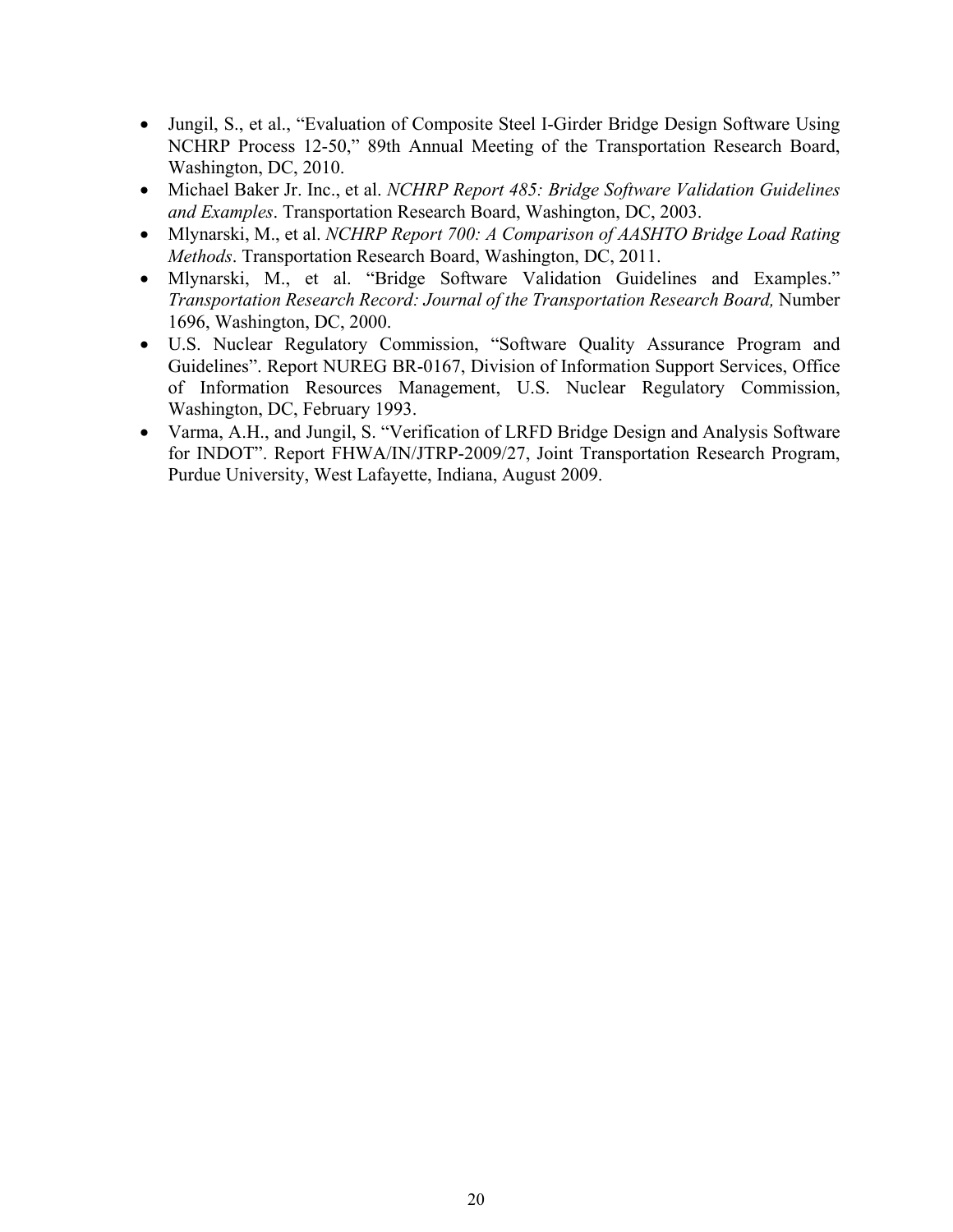### <span id="page-20-0"></span>**Synthesis Topic 54-12** *Programmatic Implementation of Alternative Delivery Methods by State Transportation Agencies*

NCHRP Staff: Leslie C. Harwood

Alternative Delivery Methods (ADMs), including Design-Build (DB), Construction Manager/General Contractor (CM/GC), Public-Private Partnerships (PPP), and other combinations that may include Operations and Maintenance, have added a wide range of options for state transportation agencies to consider when delivering projects. Agencies have traditionally used the design-bid-build (DBB) method, by awarding a contract for construction to the lowest bidder, based on agency-designed plans. After many generations of use, the DBB delivery method is so engrained in local, state, and national agency processes, standards, and contracts that agencies are organized around this one delivery model. Implementing ADMs warrants different mindsets and approaches to processes, standards, risk allocations, and contracts to reach successful project outcomes. Most state transportation agencies across the country have used at least one form of ADM to deliver, operate, or maintain their transportation facilities. While some agencies have focused on a single project to test an ADM, or have developed each ADM project on an individual or one-by-one basis, other agencies have developed agency-wide programmatic approaches to build consistency when implementing ADMs across multiple projects or regions.

ADM procurement and implementation disrupt the traditional DBB project development and contracting processes. As agencies try to adapt to maximize the value of ADMs, they can find that even their organizational structures, built around traditionally discrete and distinct areas of professional expertise, must be reimagined. These agencies have had to rethink administrative processes and procedures, each developed over decades to accommodate the DBB delivery method, to be tailored to function successfully and sustainably in this evolving and dynamic environment of multiple delivery method options. Agencies that have implemented more than one ADM project have discovered the importance of building consistency from one ADM project to the next ADM project, much like the DBB practices now considered standard. This consistency brings greater efficiency and familiarity for agency staff, stakeholders, and industry participants. But whether and how an agency chooses to establish a programmatic approach to implementing ADM projects varies from one state to the next.

The objective of this synthesis is to document state DOT current practices of programmatic approaches to ADMs.

Information to be gathered includes (but is not limited to):

- Which DOTs have implemented programmatic approaches to using ADMs;
- Organizational changes by DOTs utilizing programmatic approaches; and
- Factors agencies considered for implementing programmatic approaches to ADMs.

Information will be gathered through a literature review, a survey of state DOTs, and follow-up interviews with selected agencies for the development of case examples. Information gaps and suggestions for research to address those gaps will be identified.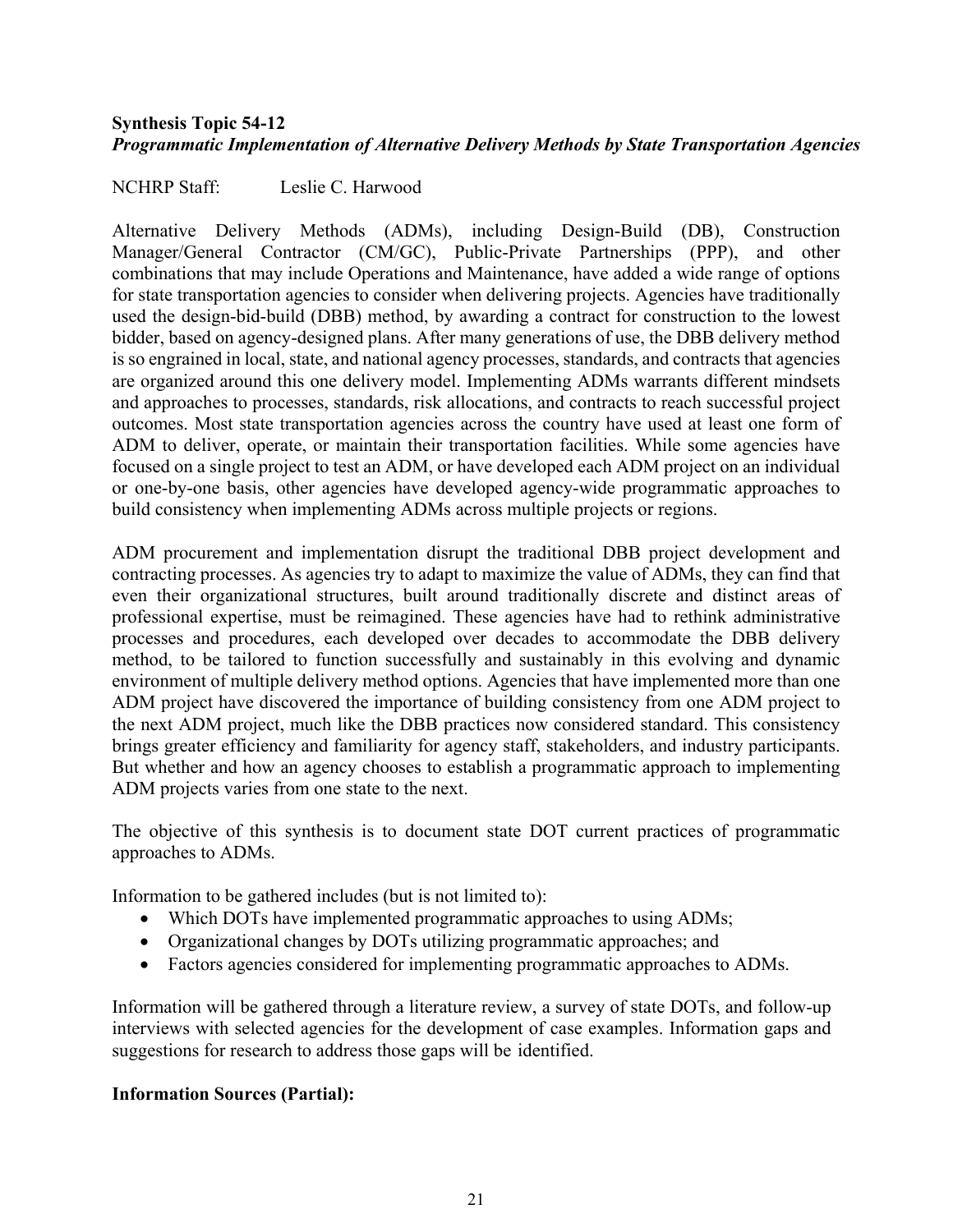• The Design-Build Institute of America (DBIA) and the Federal Highway Administration have databases on DOT and other government institutions that utilize ADM.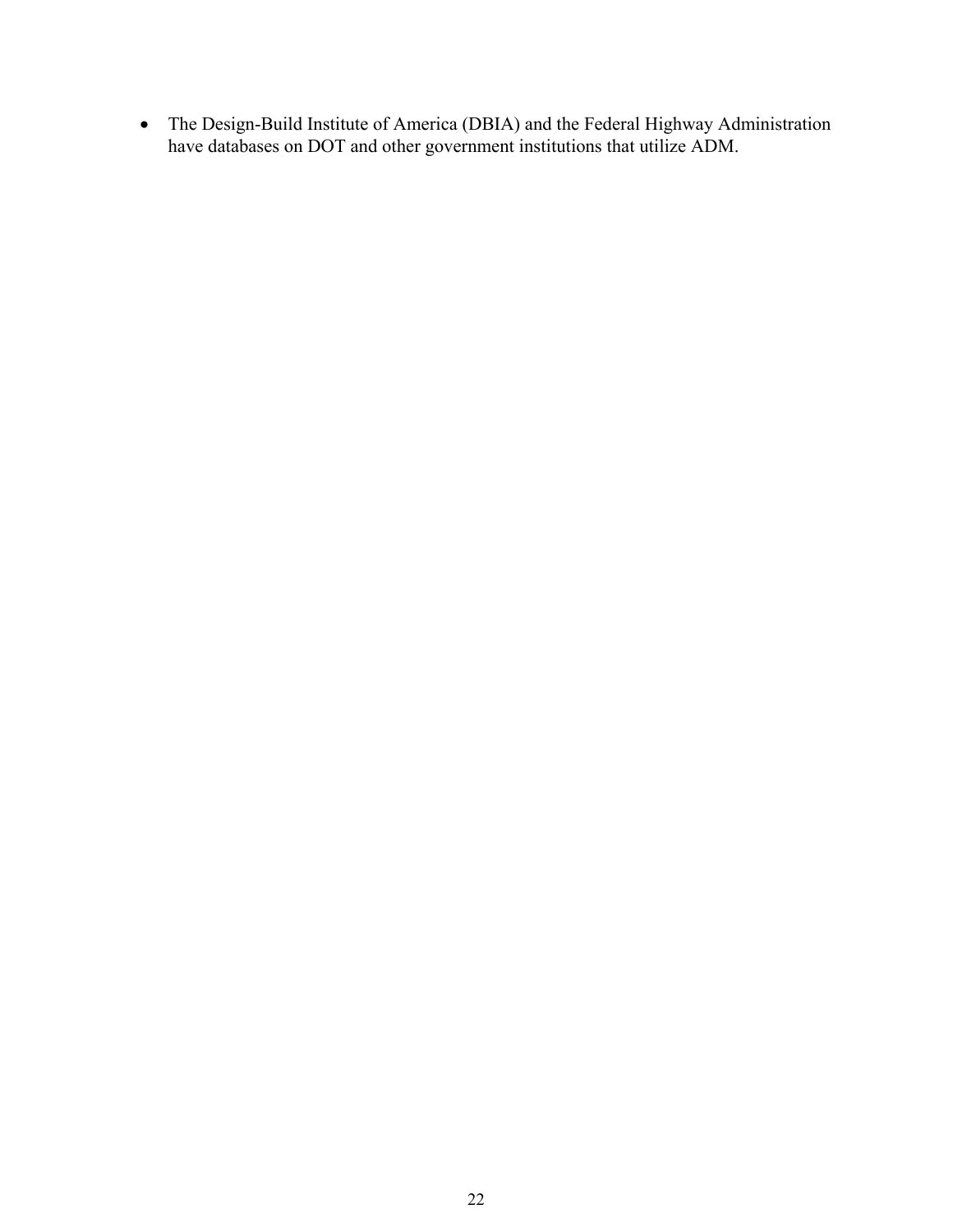# <span id="page-22-0"></span>**Synthesis Topic 54-13**  *Truck Escape Ramp Design and Operation*

## NCHRP Staff: Jo Allen Gause

Transportation agencies build and operate escape ramps to allow heavy vehicles that cannot maintain safe speeds on steep downgrades to safely exit the highway before losing control and crashing. Escape ramps involve important design choices specific to roadway, terrain, and vehicle characteristics. Some escape ramps use upward-sloping beds of loose aggregate to slow the vehicles, while others employ passive or active mechanical devices such as cables to retard their motion. The use of escape ramps also requires operational choices. Some agencies use intelligent transportation technologies to detect trucks that are exceeding or may soon exceed speeds appropriate for the vehicle and the location, and to warn drivers of the need and means to exit the roadway.

Because design and operations practices vary significantly among locations and agencies, no common design standards or recommended practices exist. Brake failures on heavy vehicles descending steep grades frequently occur, often involving serious crashes and fatalities.

The objective of this synthesis is to document current practices used by state departments of transportation (DOTs) to detect, guide, and capture heavy vehicles speeding on steep downgrades.

Information to be gathered includes (but is not limited to):

- Prevalence and extent of escape ramp use;
- Written policies and criteria for using escape ramps;
- Established design alternatives;
- Methods, including intelligent technologies, for detecting heavy vehicles that are already driving at excessive speed or are in danger of doing so;
- Methods used to inform drivers of endangered vehicles of the availability and location of escape ramps and how to access them;
- How state DOTs incorporate escape ramps into information provided to the public or trucking industry (e.g., traveler information systems, published documents, oversize and overweight vehicle permitting systems);
- How state DOTs incorporate truck escape ramps in the planning of future improvements, construction projects, or programs (e.g., permitting of oversize and overweight vehicles); and
- Opportunities identified by state DOTs for development or refinement of practice.

Information will be gathered through a literature review, a survey of state DOTs, and followup interviews with selected agencies for the development of case examples. Information gaps and suggestions for research to address those gaps will be identified.

# **Information Sources (Partial):**

• *Truck Escape Ramps.* NCHRP Synthesis of Highway Practice, Issue 178, 1992, 62 p. This synthesis was comprehensive when performed 30 years ago, before prevalent adoption of mechanical capture devices and intelligent detection and warning technology.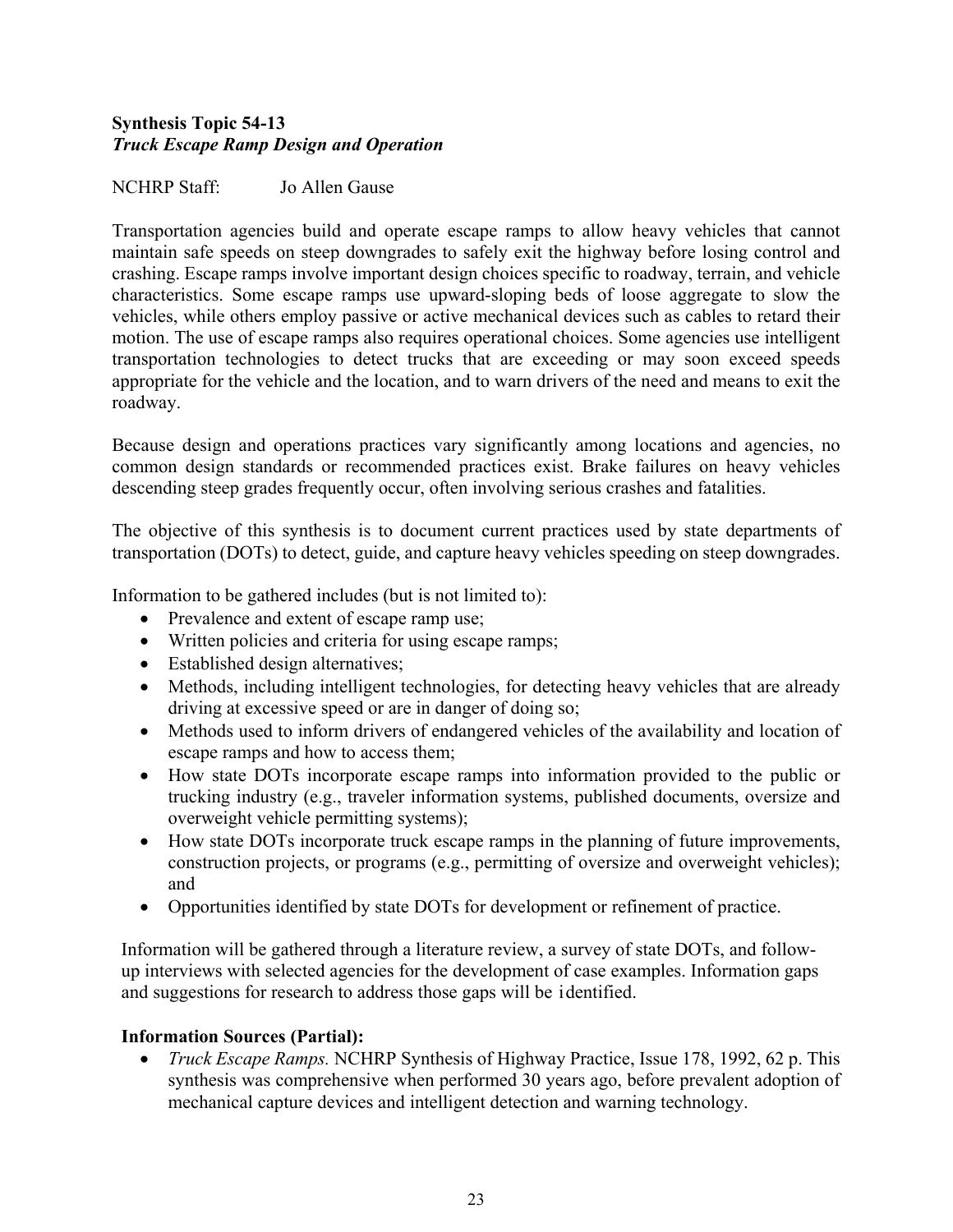- Alternative Arresting System Design for Truck Escape Ramps. *International Journal of Crashworthiness*, Volume 23, Issue 6, 2018, pp. 618-626.
- Determining the Optimal Location for Truck Escape Ramp in the Vicinity of Expressway Tunnels in Mountainous Areas, Transportation Research Board 97th Annual Meeting, 2018, 15p.
- Design for Approach Road of Truck Escape Ramp, Third International Conference on Transportation Engineering (ICTE), 2011, pp. 2725-2730.
- Connecticut Department of Transportation's Truck Escape Ramp (TER) Avon, CT. 4th International Symposium on Highway Geometric Design, 2010, 13p.
- Evaluation of Truck Arrester Beds in Colorado, 2008, 46p.
- The Design of Truck Escape Ramps, 12th World Congress on Intelligent Transport Systems, 2005, 8p.
- Development of a New Concept in Emergency Truck Escape Ramp Design, VTI Rapport, Issue 380A PT1, 1992, pp. 193-214.
- A Review of the Dragnet Vehicle Arresting System as Applied to Runaway Truck Escape Ramps. Final Report, 1991, 21p.
- *Truck Escape Ramps: Recommended Practice.* ITE, 1989, 19p.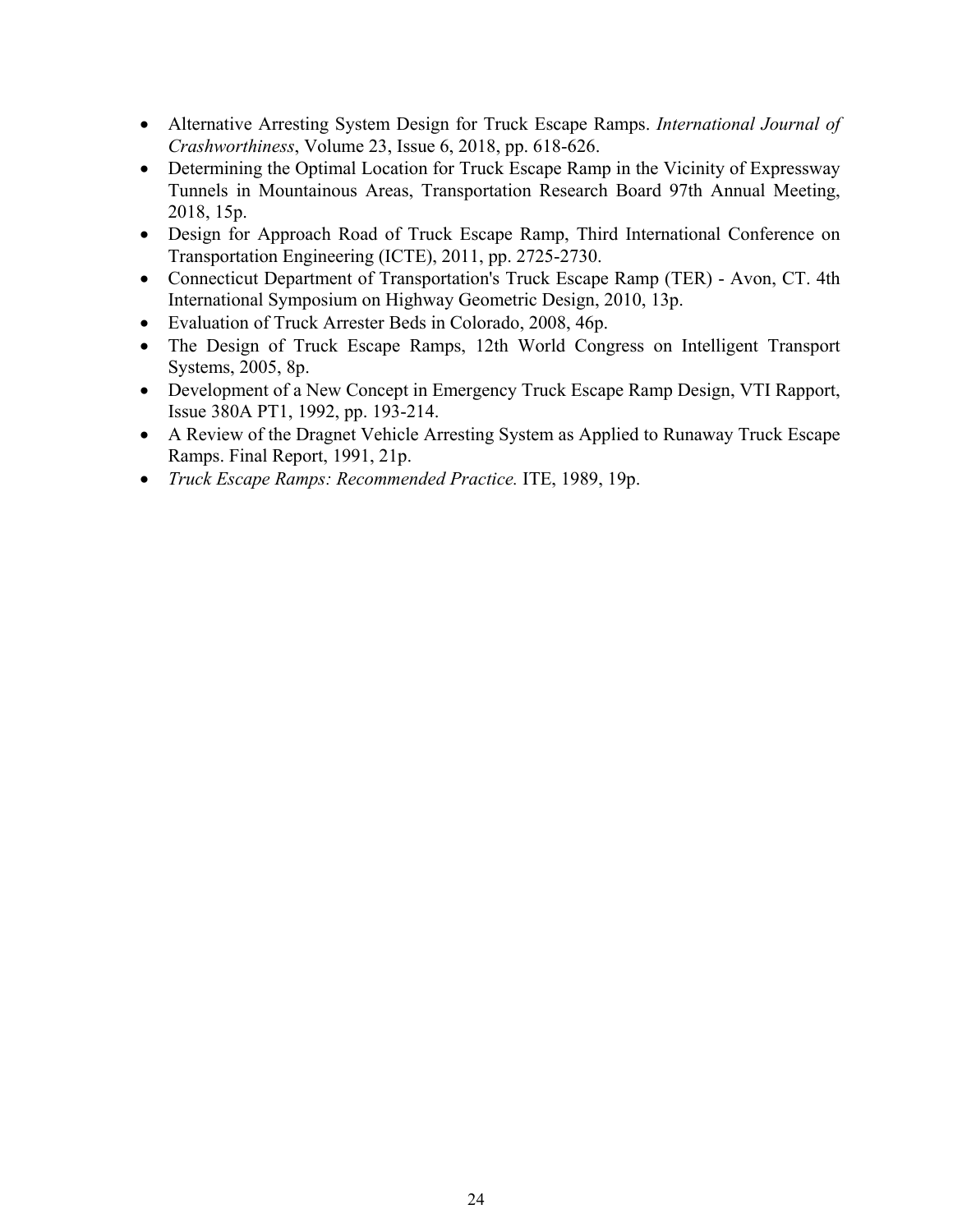# <span id="page-24-0"></span>**Synthesis Topic 54-14** *Artificial Intelligence Applications for Automated Pavement Condition Evaluation*

NCHRP Staff: Leslie C. Harwood

3D laser-based pavement imaging systems have been widely adopted by highway agencies in the last decade for automated pavement condition assessment while 2D imaging technologies and smart phone are also used to perform their pavement condition evaluation, especially for local transportation agencies. These collected pavement images are then used to extract pavement distresses semi- or fully automatically through various methods. Among these methods, models based on Artificial Intelligence (AI) with Machine Learning and Deep Learning (ML/DL) have gained high attention for pavement distress identification in the last several years. However, most AI models either have not yet fully connected with how highway agencies use the pavement distress data or have not been sufficiently developed to rely on quality 3D pavement image data.

The collected distresses such as cracking, faulting, flushing, and raveling are key indicators for triggering pavement maintenance and rehabilitation activities. Without clearly understanding the ultimate usage of this distress data by state agencies, the AI model development efforts for distress detection and/or classification, which includes AI model formulation, distress annotation, training, and performance evaluation, could be misguided thus failing to reach their full potential. For example, the AI-based models for automated crack detection using the classification of image blocks having cracking distress may not be able to output accurate cracking length and width information. Therefore, the produced model outcome may not meet the state agencies' need for project-level applications such as planning crack sealing projects.

On the other hand, the performance of supervised-learning AI models for automated pavement distress extraction heavily relies on several factors including the used pavement image data quality, data size and diversity, the annotation quality (labeled ground truth distresses), the model formulation, model training, etc. However, the performance evaluation method used for many developed models is not always clear, especially for the diversity of the data used for that evaluation and its established ground truth. This ambiguity makes the comparison of the performance of different models challenging and unreliable.

The objective of this synthesis is to document state DOT current practices of automated pavement distress identification and AI (ML/DL) technologies for pavement condition evaluation.

Information to be gathered includes (but is not limited to):

- Requirements for automated pavement distress identification;
- Various applications of pavement distress condition information;
- Types of agency decision-making supported by pavement condition data;
- Artificial intelligence (e.g., machine learning, deep learning) technologies, tools, and models currently being applied to pavement distress detection and classification and to pavement condition evaluation; and
- Ground truth / reference / benchmark data used in AI-technique development, training, and evaluation.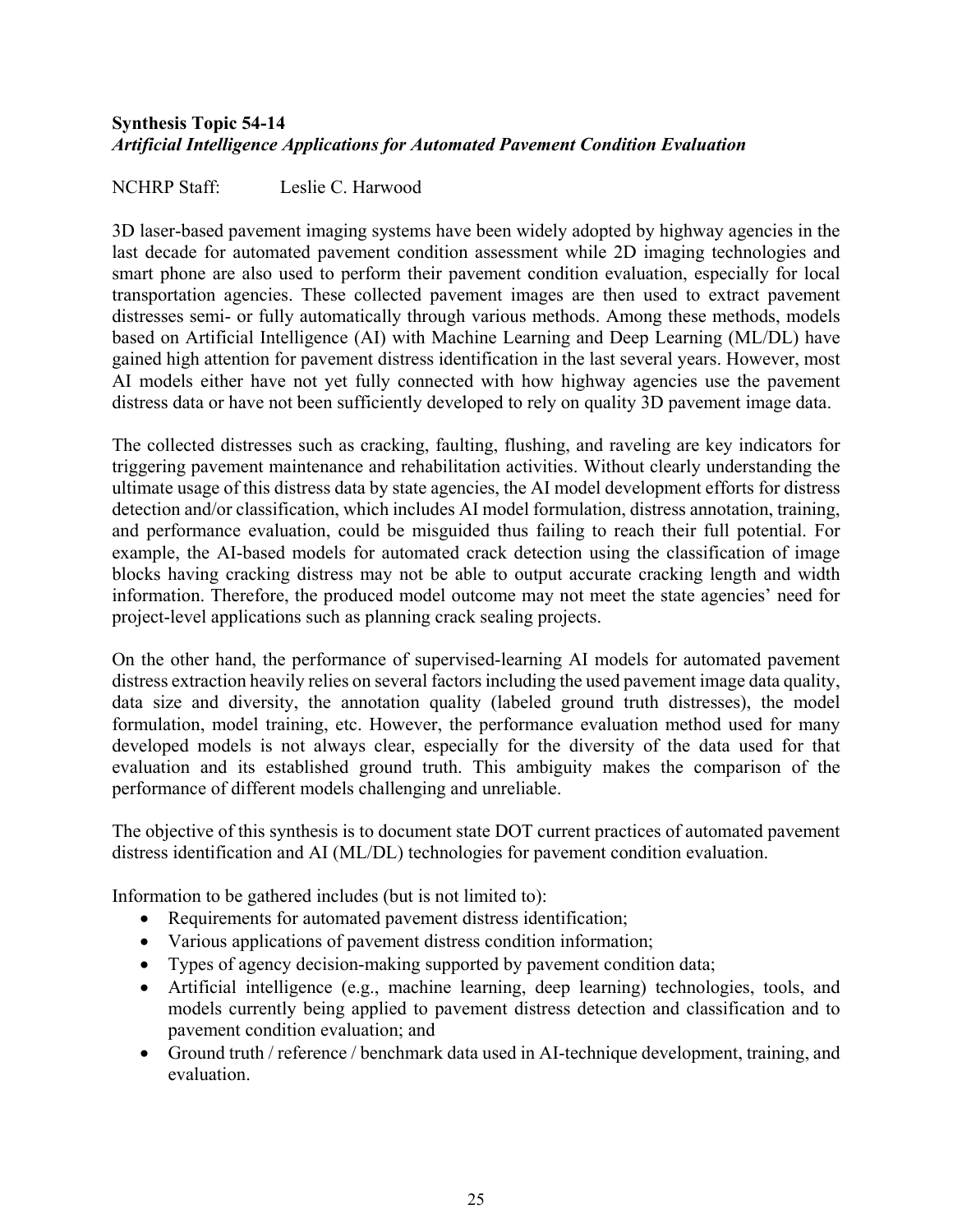Information will be gathered through a literature review, a survey of state DOTs, and follow-up interviews with selected agencies for the development of case examples. Information gaps and suggestions for research to address those gaps will be identified.

- Pierce, Linda M., and Weitzel, Nicholas D. *NCHRP Synthesis 531: Automated Pavement Condition Surveys*. 2019.
- Hsieh, Yung-An, and Tsai, Yichang James. "Machine Learning for Crack Detection: Review and Model Performance Comparison". *Journal of Computing in Civil Engineering*, September 2020.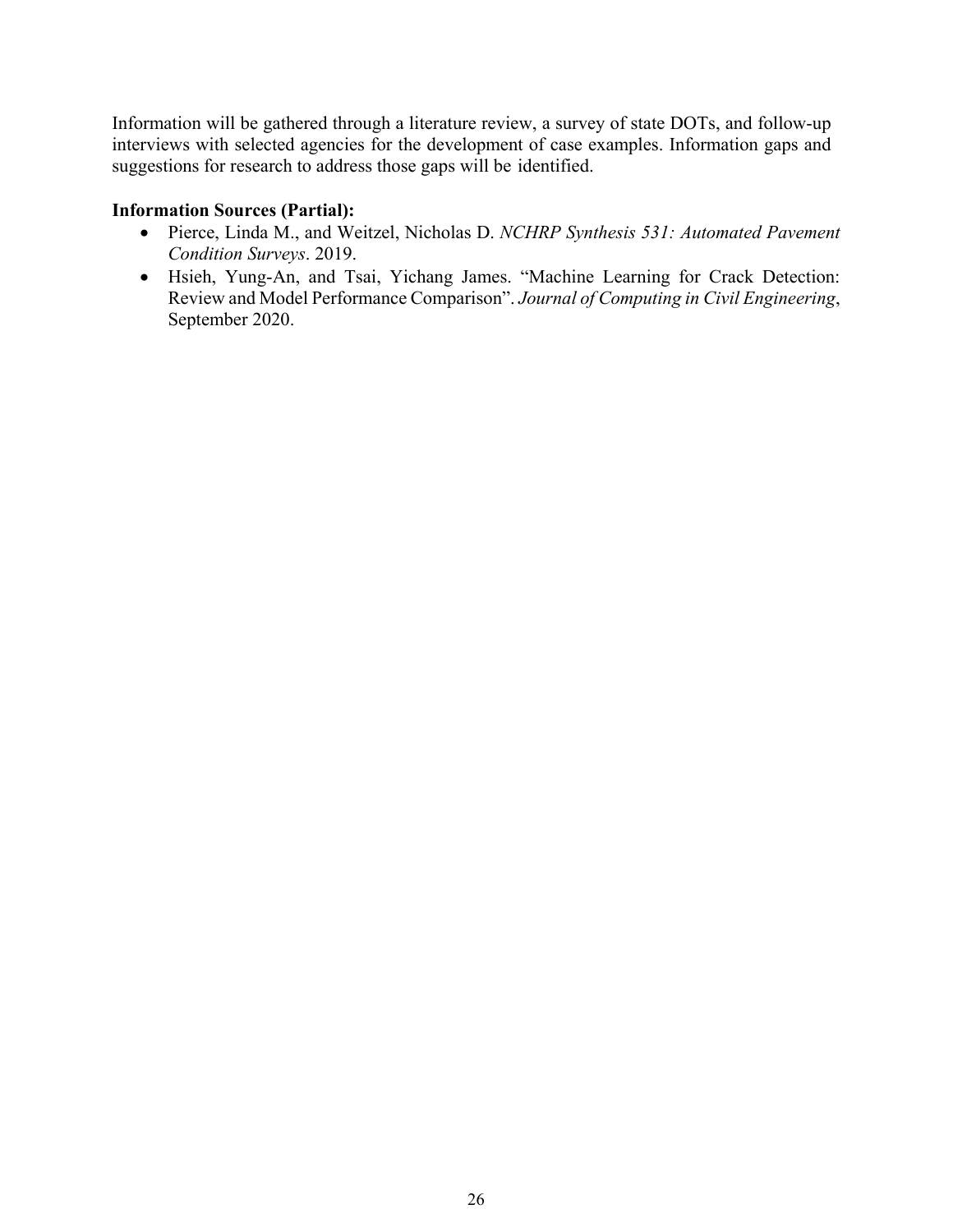# <span id="page-26-0"></span>**Synthesis Topic 54-15** *Prevention and Mitigation of Surficial Slope Failures on Highway Embankment Slopes*

NCHRP Staff: Leslie C. Harwood

Highway embankment slopes with cohesive materials can become dried and desiccated causing shrinkage of the soil during the summer. This can result in cracks and fissures near the surface of the slope. During heavy rains, water infiltrates into the cracks and fissures, saturating the slope surface materials creating a perched water table. The increased water pressure has the effect of reducing the effective shear strength of the soil while simultaneously increasing the driving forces. In addition, cohesive materials near slope surface can softens over the time and loose strength. The soils along the slope face can swell and develop seepage parallel to the slope. This can result in surficial slope instability. Surficial slope instability is also dependent on regional climate and vegetation which can change over time.

Surficial slope stability issues in highway embankment slopes have been reported and typically occur during heavy rains. Only some state and local agencies have incorporated requirements to evaluate surficial slope stability in their design guidelines. It is important to incorporate surficial slope stability analysis, which includes a saturated depth which is appropriate for the specific site conditions. Site conditions that can impact stability include geometry, fill materials, and climate. When the analyses show a potential for instability, slope stabilization techniques such as mechanical, chemical, and biological stabilization methods may be required to address the surficial slope instability.

Surficial slope failures can create safety concern, traffic congestion, and increased maintenance. A proactive approach for the mitigation of surficial slope instability is generally not considered in the design. A reactive approach to fix the failed slopes as a maintenance activity is more common and significant resources are required to fix surficial slope failures.

The objective of this synthesis is to document state DOT current practices on training for, design, identification, prevention, and mitigation of surficial slope failures.

Information to be gathered includes (but is not limited to):

- Design of new embankment slopes, specifically related to surficial stability;
- Use of embankment slope materials;
- Maintenance costs to repair surficial slope issues;
- Proactive methods used to address surficial instability;
- Mitigation techniques for addressing surficial slope instability; and
- Impact of regional climate focusing on rainfall and temperature.

Information will be gathered through a literature review, a survey of state DOTs, and follow-up interviews with selected agencies for the development of case examples. Information gaps and suggestions for research to address those gaps will be identified.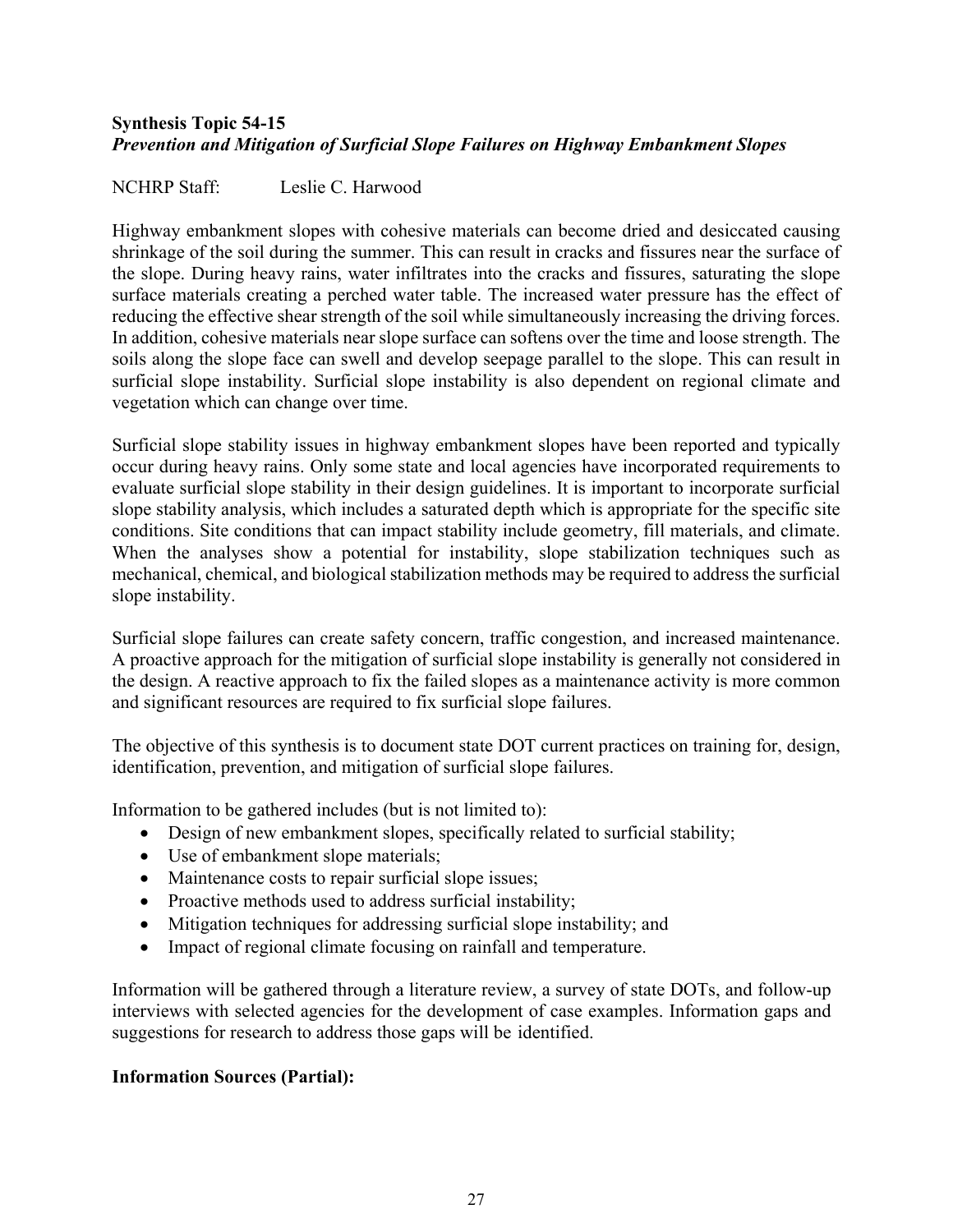- Stauffer P.A., and Wright, S.G. (1984). An Examination of Earth Slope Failures in Texas. Report Number 353-3F, Center for Transportation Research, The University of Texas at Austin, Texas.
- Pradel, D., and Raad, G. (1993). "Effect of Permeability on Surficial Stability of Homogeneous Slopes". *Journal of Geotechnical Engineering*, ASCE, 119 (2).
- Day, R.W. (1994). "Surficial Stability of Compacted Clay: Case Study". *Journal of Geotechnical Engineering*, ASCE, 120 (11).
- County of Los Angeles Department of Public Works. Manual of Preparation of Geotechnical Reports. 2013. Geotechnical and Materials Engineering Division.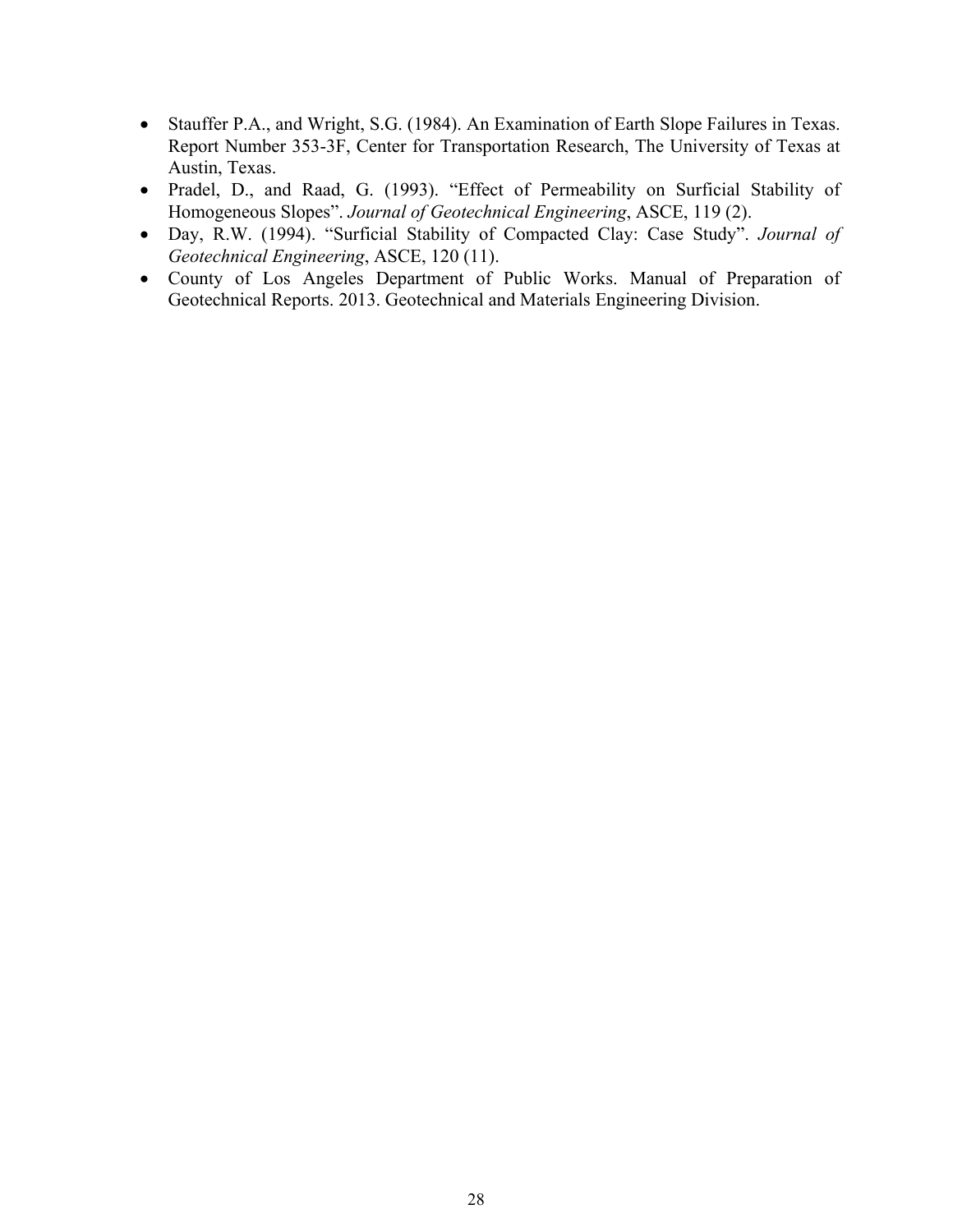#### <span id="page-28-0"></span>**Synthesis Topic 54-16** *Post-Construction Evaluation Practices for Highway Projects Delivered Using Alternative Contracting Methods*

#### NCHRP Staff: Jo Allen Gause

Alternative contracting methods (ACMs) are defined as the realm of contract payment provisions, procurement procedures, and various types of project delivery methods (PDMs) that supplement traditional low-bid, design-bid-build contracting. The potential benefits of using ACMs includes reducing project construction duration, reducing operational and life-cycle costs, improving quality and constructability, promoting innovative solutions, improving risk allocation strategies, and allowing for alternative financing solutions.

The Federal Highway Administration has evaluated the performance of the three most commonly used PDMs (design-bid-build, design-build, and construction manager/general contractor) using a comprehensive dataset of 291 completed highway projects. The study outcome resulted in the creation of numerous guidelines at the state and federal levels to assist agencies in selecting the most appropriate ACM for a project given its current goals, resources and constraints.

An example on the federal level is the AASHTO Alternate Contracting Method Guideline, which was developed to provide guidance and aid in selecting the most appropriate ACM. On the state level, several departments of transportation (DOTs) have developed their own guidelines and ACM selection tools. However, there is very little information or guidance about looking back after a project is complete and evaluating the ACM decision that was made and the benefits that accrued from the decision.

The objective of this synthesis is to document state DOT current practices for evaluating ACM decisions after project completion. The synthesis will address the ACM selection in its entirety, including the PDM, procurement procedure, and payment provision selection.

Information to be gathered includes (but is not limited to):

- Current policies, procedures, and guidelines to evaluate ACM decisions after project completion, including any benefits realized in the following:
	- o reduction in project duration,
	- o reduction in operational and life-cycle costs,
	- o quality of constructability,
	- o promoting innovative solutions,
	- o risk allocation strategies, and
	- o allowing alternative solutions.
- Timing of post-completion evaluations;
- Formal and informal tools used for evaluating the ACM decisions for completed projects; and
- Whether post-completion evaluation measures are used to inform other ACM selection decisions.

Information will be gathered through a literature review, a survey of state DOTs, and follow-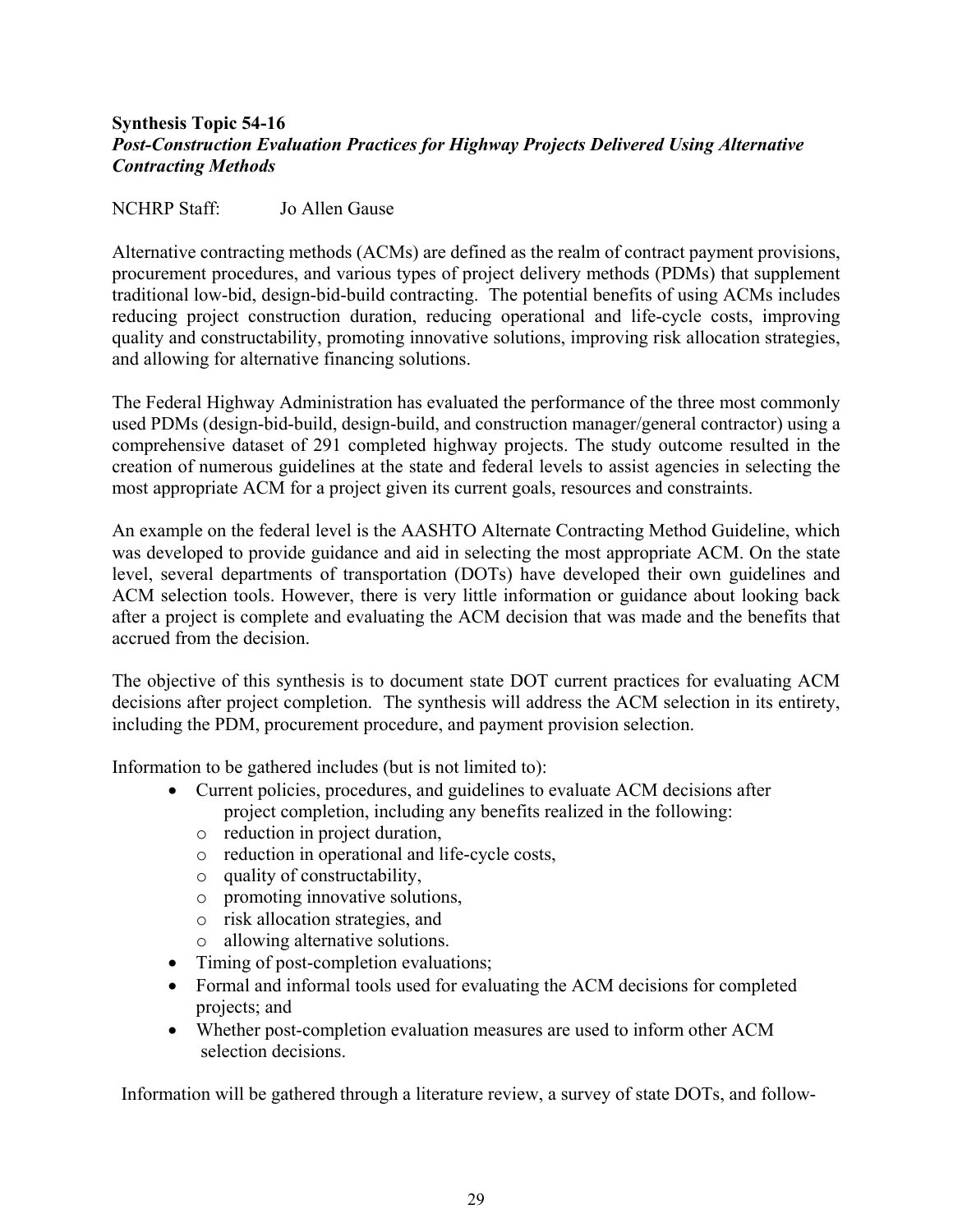up interviews with selected agencies for the development of case examples. Information gaps and suggestions for research to address those gaps will be identified.

- FHWA Publication No: FHWA-HRT-17-100. Alternative Contracting Method Performance in U.S. Highway Construction. 2018.
- *NCHRP Report 787: Guide for Design Management on Design-Build and Construction Manager/General Contractor Projects*. 2014.
- MDOT. *Innovative Construction Contracting Guide*. 2015.
- FHWA CASE tool, research documentation, 2020.
- *NCHRP Report 939*: *Guidebooks for Post-Award Contract Administration for Highway Projects Delivered Using Alternative Contracting Methods*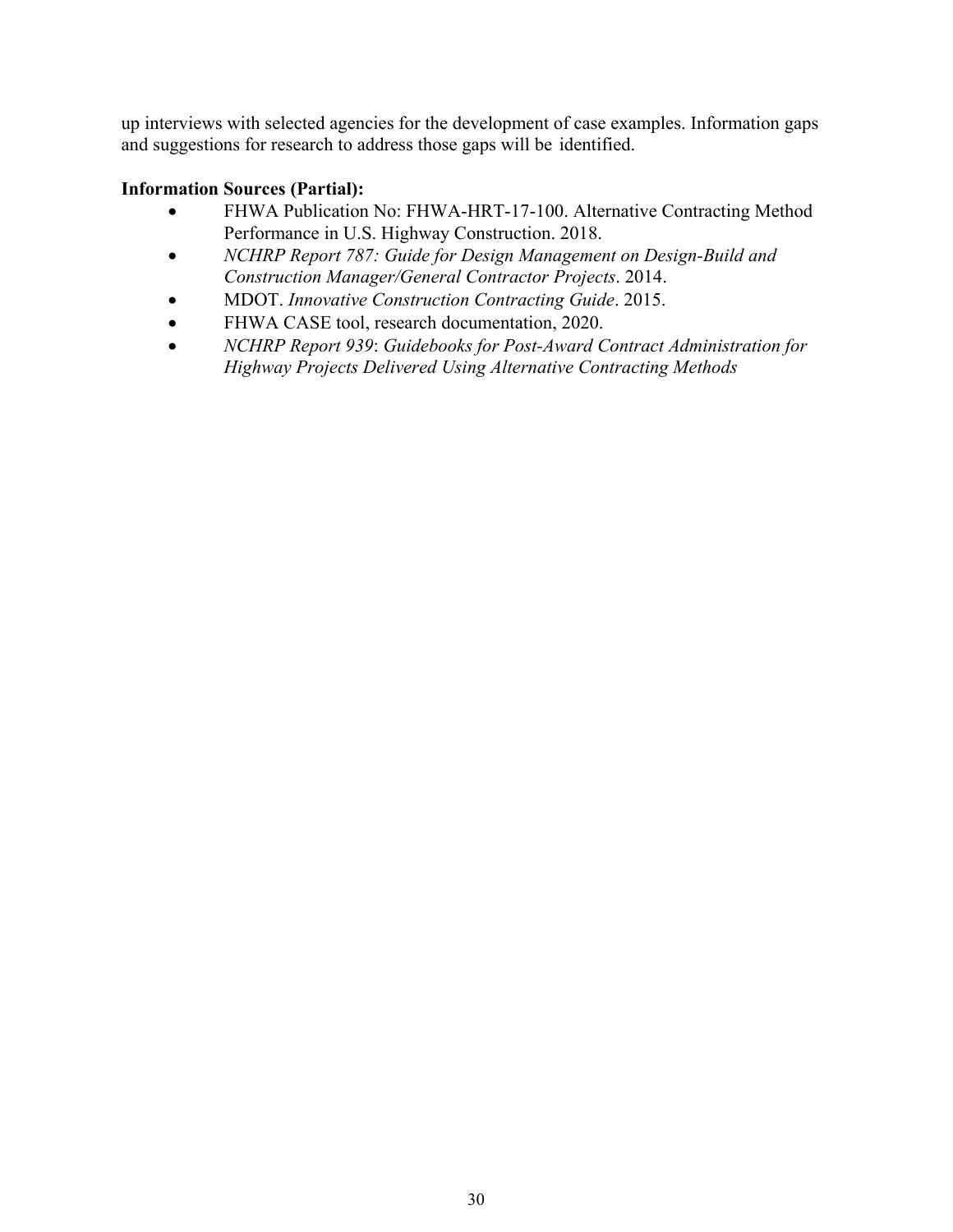# <span id="page-30-0"></span>**Synthesis Topic 54-17** *State DOT Innovation Programs and Practices*

NCHRP Staff: Leslie C. Harwood

The culture of innovation across state transportation agencies continues to grow and strengthen. Agencies are realigning their workforces to focus more directly on innovation as it relates to internal organizational excellence and external program and project development and delivery, as both aspects highly complement each other. Unlike research activities, which have established programs and processes, innovation programs are relatively new. Consequently, transportation agencies are primarily learning from each other through informal information exchanges. A synthesis of current practice in this area is needed to assist DOTs in this exchange regarding implementation and growth of innovation programs.

The objective of this synthesis is to document state DOT current innovation programs, practices, policies, tools, management techniques, and workflows.

Information to be gathered includes (but is not limited to):

- Identification of state DOTs that have Chief Innovation Officers (CIOs) or similar roles;
- Organizational charts for state DOT innovation offices, including roles and responsibilities;
- Supporting programs (e.g., Innovation Challenges, Innovation Days, Awards and Recognition programs);
- Funding sources for innovation programs;
- Culture of innovation self-assessment tools; and
- Internal and external communication and marketing strategies.

Information will be gathered through a literature review, a survey of state DOTs, and follow-up interviews with selected agencies for the development of case examples. Information gaps and suggestions for research to address those gaps will be identified.

- *NCHRP Research Report 885: Guide to Creating and Sustaining a Culture of Innovation for Departments of Transportation.* 2018.
- NCHRP Project 20-68A, Scan 18-02: "Leading Practices in Modifying Agency Organization and Management to Accommodate Changing Transportation Systems". 2018.
- NCHRP Project 20-123(09): "Feasibility Study for a Platform to Capture Innovations from State Departments of Transportation". 2021.
- AASHTO Innovation Initiative and Innovation Community of Practice.
- FHWA Office of Transportation Workforce Development and Technology Deployment.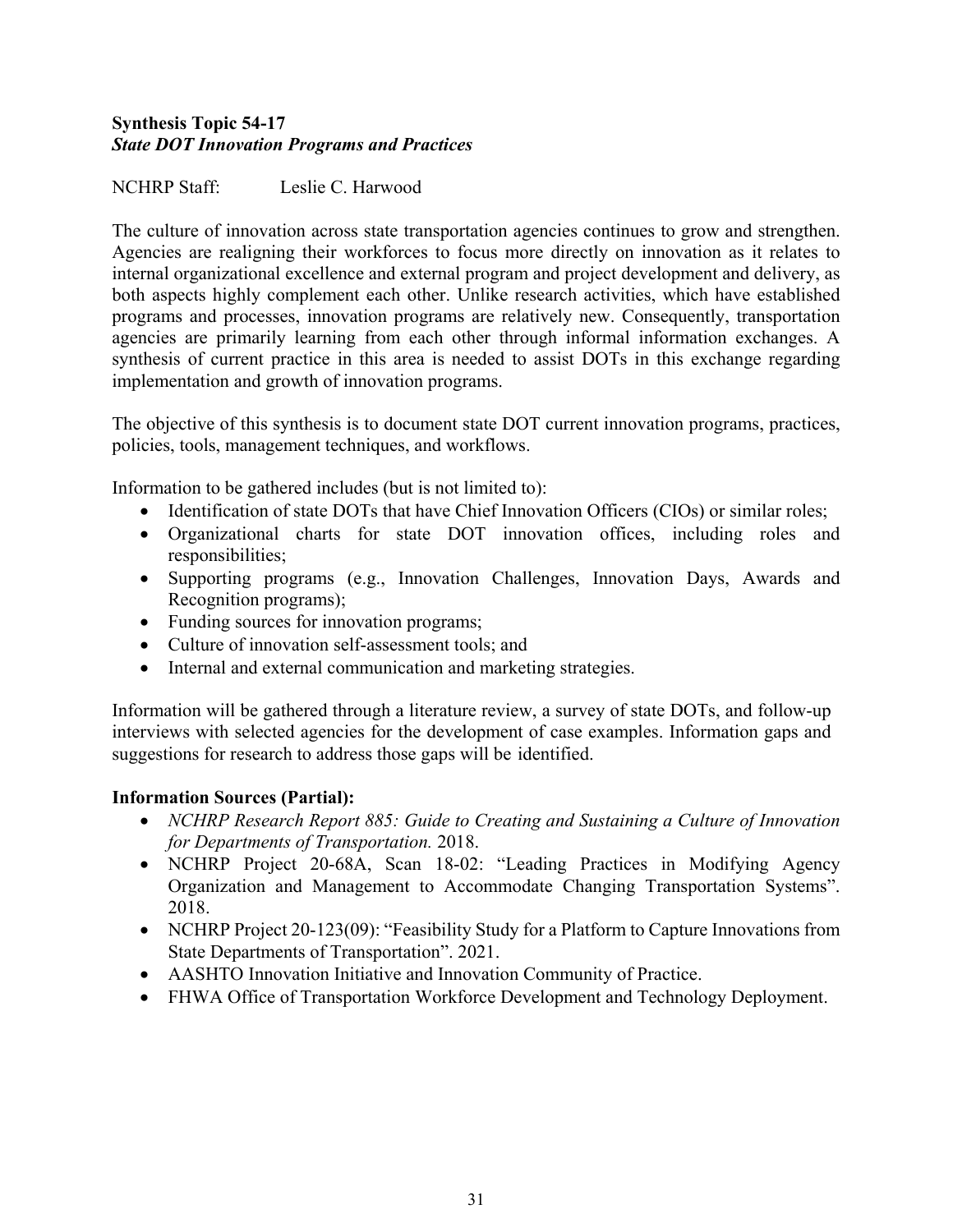# <span id="page-31-0"></span>**Synthesis Topic 54-18** *Wintertime Pavement Maintenance Practices*

# NCHRP Staff: Jo Allen Gause

Pavement maintenance is broadly classified into two categories: proactive and reactive. Proactive, or planned, maintenance describes actions that are programmed to occur at a convenient time in terms of climatic conditions, traffic, availability of personnel and equipment, and so on. It may be accomplished either by contract or with in-house staff. The need for reactive maintenance, on the other hand, can occur at any time. Maintenance needs that arise during winter and must be completed to maintain the safety and serviceability of roadways may be particularly problematic. Safe operations during adverse conditions and repair material performance in winter weather are two considerations that make winter maintenance challenging. Cold weather maintenance consists of critical actions which must be done immediately to maintain the safety and serviceability of roadways. These actions include patching potholes and punch outs, removal of snow and ice, and deicing.

The objective of this synthesis is to document current state departments of transportation (DOTs) practices for performing reactive winter roadway maintenance.

Information to be gathered includes (but is not limited to):

- Roadway maintenance activities performed during the winter;
- How reactive wintertime roadway maintenance may differ from when these activities are done at the optimal time;
- Whether winter maintenance treatments are considered temporary, with plans to conduct repairs in better weather, or whether they considered as permanent repairs;
- Special considerations for the impact of snow and ice removal on winter maintenance performance;
- Material selection, timing, procedures, and required equipment specific to winter maintenance operations; and
- Whether information about wintertime pavement maintenance operations is integrated into a DOT asset management system.

Information will be gathered through a literature review, a survey of state DOTs, and follow-up interviews with selected DOTs for the development of case examples. Information gaps and suggestions for research to address those gaps will be identified.

- Dailey, J., Dave, E. V., Barman, M., and Kostick, R. D. (2017). *Comprehensive Field Evaluation of Asphalt Patching Methods and Development of Simple Decision Trees and a Best Practices Manual* (No. MN/RC 2017-25). Minnesota. Dept. of Transportation. Research Services & Library.
- Dong, Q., Huang, B., and Zhao, S. (2014). Field and Laboratory Evaluation of Winter Season Pavement Pothole Patching Materials. *International Journal of Pavement Engineering*, *15*(4), 279-289.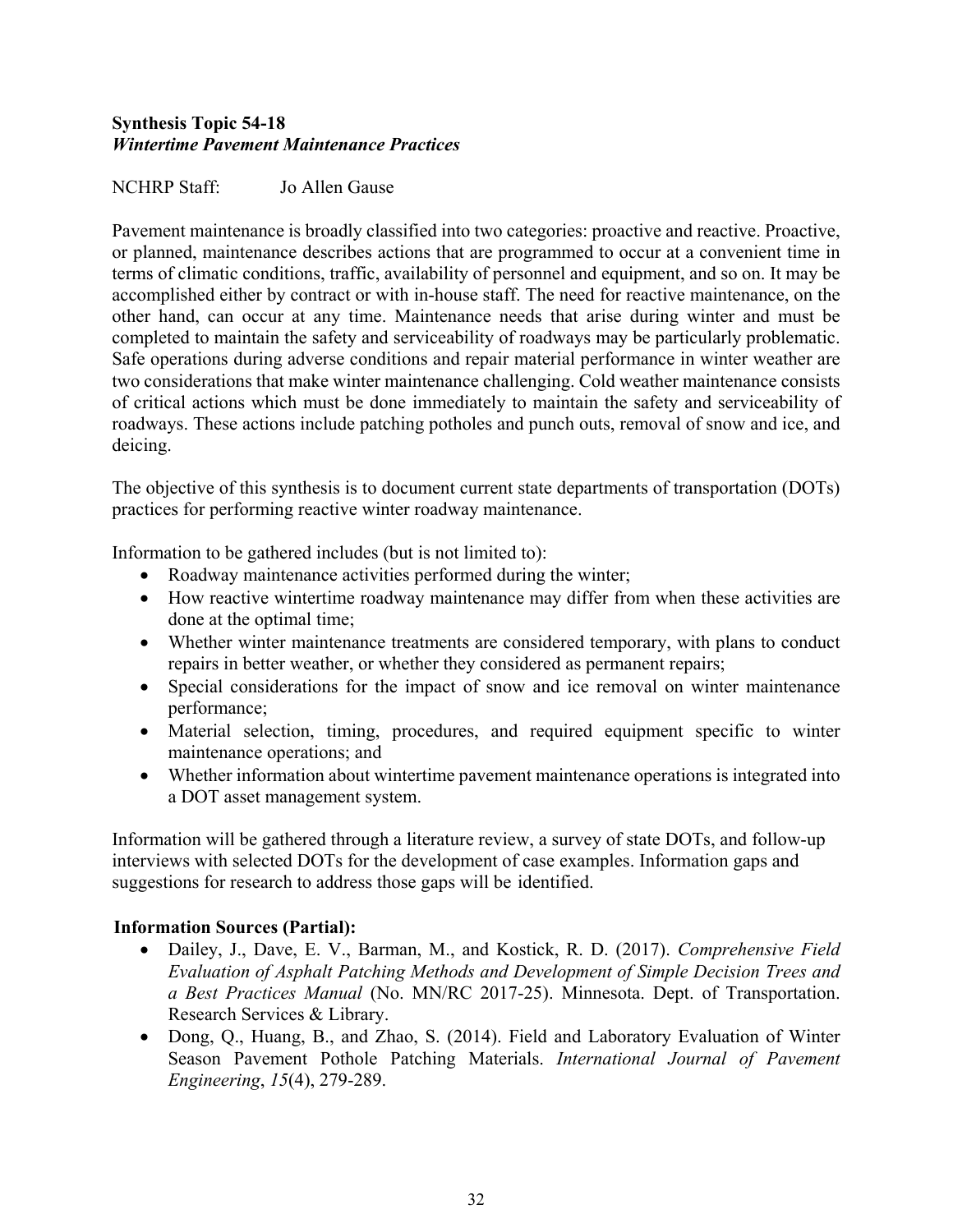- Hawkins, N., Knickerbocker, S., Hans, Z., and Dong, J. (2020). Winter Operations Decision Support Tools for the Iowa DOT Maintenance Bureau (No. InTrans Project 17- 616).
- Ullah Sajid, Hizb; Naik, Dayakar L.; and Kiran, Ravi. Improving the Ice-Melting Capacity of Traditional Deicers. *Construction and Building Materials*, Volume 271, Issue 0, 2021.
- Zegeye Teshale, Eyoab; Calhoon, Thomas; Johnson, Eddie; and Dai, Shongtao. Novel Approach for Evaluation of Pavements Affected by Pavement Tenting (Crack-Heaving): Integrated, Multi-Sensor Non-Destructive Testing System. Transportation Research Board 100th Annual Meeting, Transportation Research Board, 2021, 20p.
- https://trid.trb.org/view/1759043
- https://trid.trb.org/view/1767976
- Hershey, Benjamin W., McClellan, and Anthony K., Mewes, John J. Decision Support Technologies: Beyond Winter Operations. *Transportation Research Circular, Issue E-C162,* 2012, p. 104.
- https://trid.trb.org/view/1138906
- Ruotoistenmaki, A., Makela, O., Sipila, J., Valkeisenmaki, A., Savolainen, S., Jylha, K., Venalainen, A., and Laapas, M. The Effect of Climate Change on the Routine and Periodic Maintenance of Roads. Tiehallinnon Selvityksia, Finnra Reports, Volume 3201122, Issue 8/2009, 2009, 66p+app.
- https://trid.trb.org/view/897627
- Ye, Z., Veneziano, D., and Shi, X. (2013). Estimating Statewide Benefits of Winter Maintenance Operations. *Transportation Research Record: Journal of the Transportation Research Board*, 2329(1), 17-23.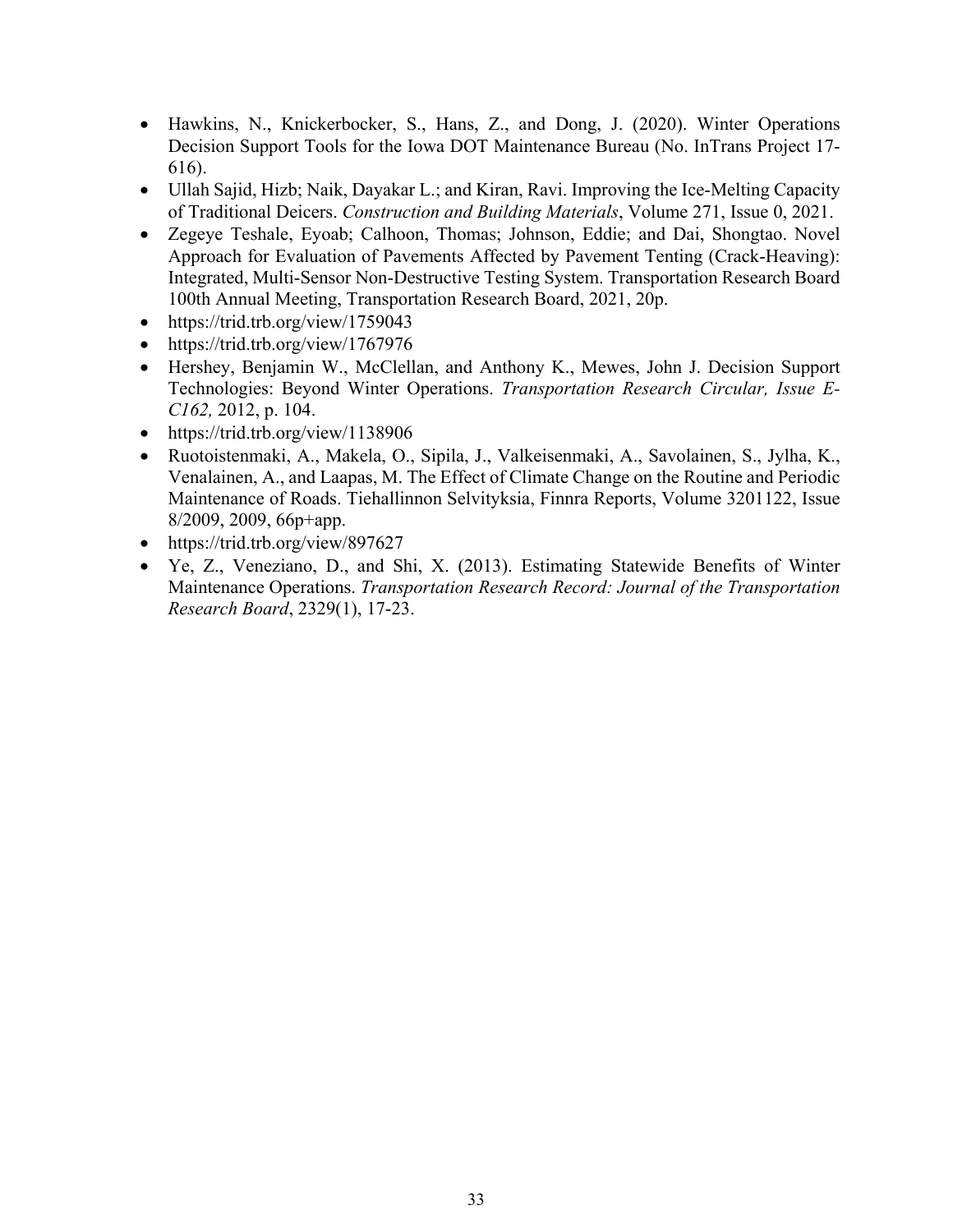# <span id="page-33-0"></span>**Synthesis Topic 54-19** *Practices for Controlling Tunnel Leaks*

# NCHRP Staff: Jo Allen Gause

Water infiltration is a common defect encountered in tunnel structures. However, the degree of severity and acceptance criteria associated with tunnel leakage varies and is not always unanimously agreed on. While every structure has a design life, poor control and management of leaks can reduce this expectation.

A huge investment in time and money can be put into combating leaks, and the result will typically not yield a completely water-tight tunnel. Methods of addressing tunnel leakage are hardly onesize-fits-all. The challenge for tunnel owners is to match the appropriate mitigation measure to the relevant leak type and source.

The objective of this research is to document current practices used by state department of transportation (DOT) tunnel owners to control tunnel leaks.

Information to be gathered includes (but is not limited to):

- DOT categorization of tunnel leak types;
- Methods and procedures for detecting tunnel leaks;
- Methods and procedures for mitigating various types of leaks; and
- Differences in treatments between underwater tunnels and tunnels impacted solely by groundwater.

Information will be collected through a literature review, a survey of state DOTs, and follow-up interviews with selected agencies for the development of case examples. Information gaps and suggestions for research to address those gaps will be identified.

- Tunnel Waterproofing: Available Technologies and Evaluation through Risk Analysis. *International Journal of Civil Engineering*, Volume 17, Issue 1, 2019.
- Study on Mountain Tunnels Water Reducing Measures and Tunnel Behaviors by Post Grouting. *Journal of Japan Society of Civil Engineers*, Ser. F1 (Tunnel Engineering) Volume 75.
- Grouting Technology in Tunneling. *Geomechanics and Tunneling*, Volume 6, Issue 3, 2013.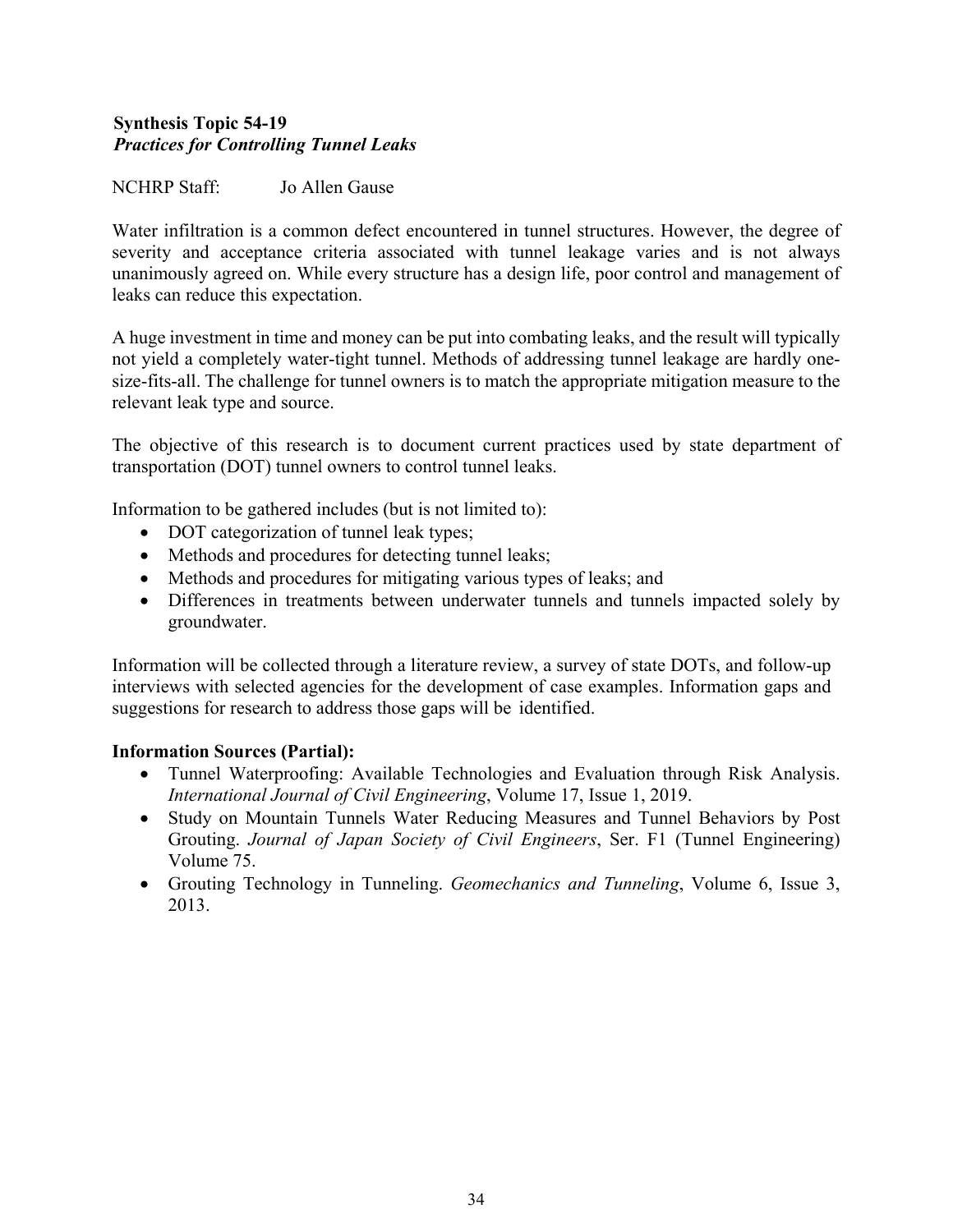# <span id="page-34-0"></span>**Synthesis Topic 54-20** *Practices to Promote Gender Equity in the DOT Workforce*

NCHRP Staff: Trey Joseph Wadsworth

Women comprise only 15% of the overall transportation workforce, and this statistic declines in executive and leadership positions. For women of color, the numbers are even more disparate. In 2021, the U. S. Department of Transportation issued a Request for Information for Transportation Equity Data. More than 300 comments were received, including comments focused on the lack of representation of women in transportation agencies and the lack of equity in compensation by gender, leading to low gender diversity. In addition, commenters called for a reliable system for monitoring diversity, including gender, race/ethnicity, and ability, in the transportation workforce.

The American Association of State Highway and Transportation Officials (AASHTO) has a priority on creating pathways to equity during the term of its current president, Dr. Shawn Wilson. This priority includes fostering a culture within and across the state department of transportation (DOT) community that expands opportunities for under-represented populations based on age, gender, ethnicity, and race. DOTs have implemented programs, policies, and practices to address gender equity. However, a synthesis of current practice does not exist to examine challenges and solutions to take a step toward gender equity in the DOT workforce.

The objective of this synthesis is to document state DOT current practices related to promoting gender equity in their workforces (including attracting, retaining, and promoting women and those who identify as women).

Information to be gathered includes (but is not limited to):

- Challenges, solutions, and actions in promoting gender equity in the DOT workforce;
- Practices, strategies, and plans to mitigate women's low representation in DOTs and inequities in compensation;
- Systems or tools in use by DOT human resources departments to track demographic information and uses of the data to promote gender equity;
- Recruitment practices in use to improve gender equity (e.g., updating job postings to remove gender bias or use of diverse hiring panels);
- Training programs and flexible workspace programs used to improve gender equity;
- Adaptable practices to promote gender equal opportunities in the workforce; and
- Leadership actions and principles addressing gender equity.

Information will be gathered through a literature review, a survey of state DOTs, and follow-up interviews with selected agencies for the development of case examples. Information gaps and suggestions for research to address those gaps will be identified.

# **Information Sources (Partial):**

• American Association of State Highway and Transportation Officials, 2021. Presidential Emphasis Areas. [https://www.transportation.org/wp-content/uploads/2021/10/21\\_22-Dr-](https://www.transportation.org/wp-content/uploads/2021/10/21_22-Dr-Wilson-EA-brochure_web.pdf)[Wilson-EA-brochure\\_web.pdf.](https://www.transportation.org/wp-content/uploads/2021/10/21_22-Dr-Wilson-EA-brochure_web.pdf)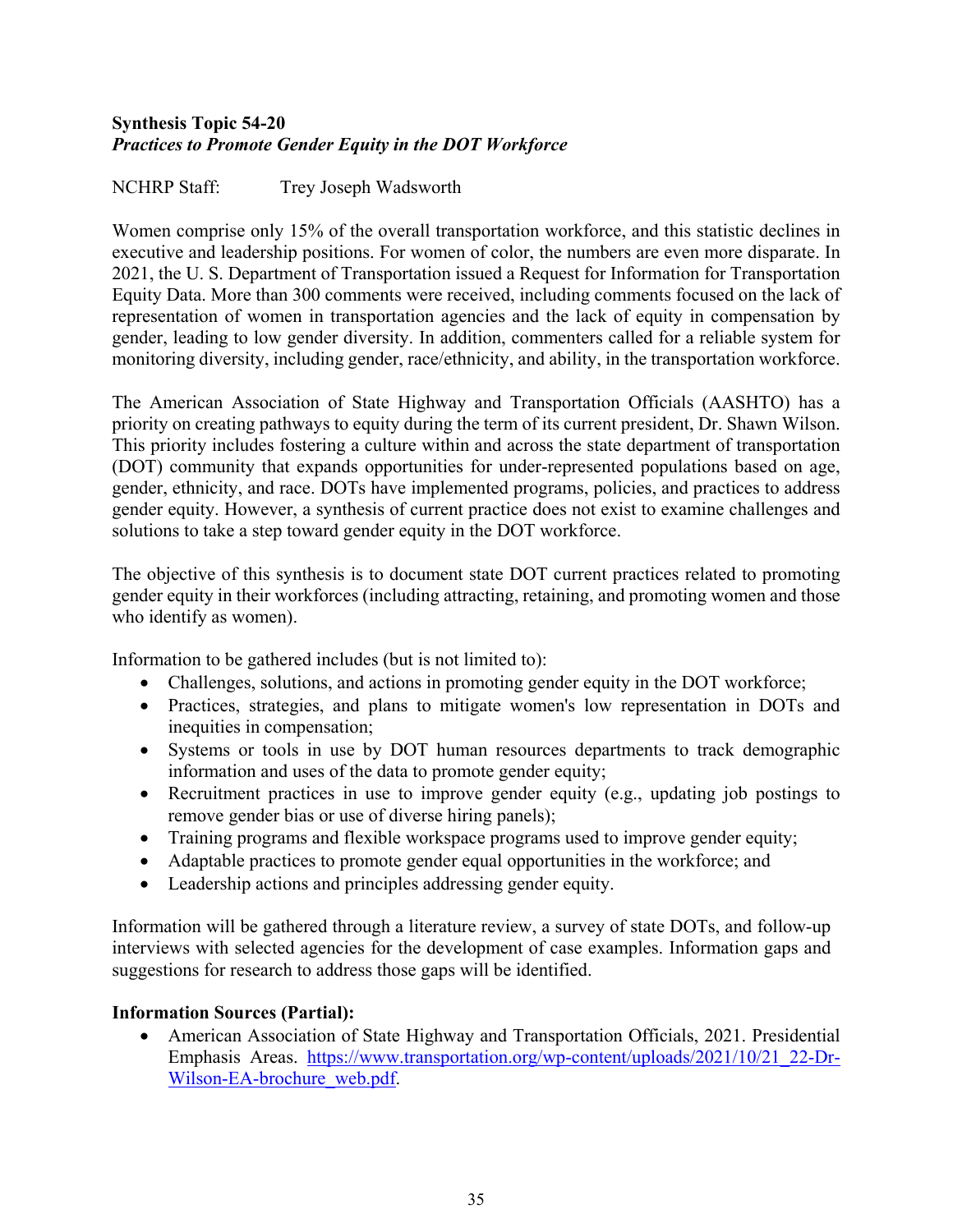- Godfrey, Jodi, and Bertini, Robert L. 2019. *Attracting and Retaining Women in the Transportation Industry*. Mineta Transportation Institute. [https://scholarworks.sjsu.edu/mti\\_publications/259/.](https://scholarworks.sjsu.edu/mti_publications/259/)
- Hanson, Susan, and Murakami, Elaine. 2010. Women in Transportation. *Public Roads*, Volume 73, No. 5, FHWA-HRT-10-003. [https://highways.dot.gov/public](https://highways.dot.gov/public-roads/marchapril-2010/women-transportation)[roads/marchapril-2010/women-transportation.](https://highways.dot.gov/public-roads/marchapril-2010/women-transportation)
- Karimian, H. R., Rouhanizadeh, B., Jafari, A., Kermanshachi, S. 2019. A Machine Learning Framework to Identify Employees at Risk of Wage Inequality: U.S. Department of Transportation Case Study. ASCE International Conference on Computing in Civil Engineering 2019. [https://doi.org/10.1061/9780784482438.004.](https://doi.org/10.1061/9780784482438.004)
- Metro, Kristal, Harper, Christopher, and Bogus, Susan M. 2021. Factors Affecting Workforce Resilience in Public Transportation Agencies. *Journal of Management in Engineering*, Volume 37, Issue 4. [https://doi.org/10.1061/\(ASCE\)ME.1943-](https://doi.org/10.1061/(ASCE)ME.1943-5479.0000920) [5479.0000920.](https://doi.org/10.1061/(ASCE)ME.1943-5479.0000920)
- National Academies of Sciences, Engineering, and Medicine 2007. *Racial and*
- *Gender Diversity in State DOTs and Transit Agencies*. Washington, DC: The National Academies Press. [https://doi.org/10.17226/22010.](https://doi.org/10.17226/22010)
- National Academies of Sciences, Engineering, and Medicine 2019. Transportation Workforce Planning and Development Strategies. Washington, DC: The National Academies Press. [https://doi.org/10.17226/25624.](https://doi.org/10.17226/25624)
- National Academies of Sciences, Engineering, and Medicine 2020. Promising
- Practices for Addressing the Underrepresentation of Women in Science, Engineering, and Medicine: Opening Doors. Washington, DC: The National Academies Press. [https://doi.org/10.17226/25585.](https://doi.org/10.17226/25585)
- National Academies of Sciences, Engineering, and Medicine 2020. "Finding, Keeping, and Advancing Women in the Transportation Workforce." Transportation Research Board Blog. [https://www.nationalacademies.org/trb/blog/women-in-transportation.](https://www.nationalacademies.org/trb/blog/women-in-transportation)
- National Academies of Sciences, Engineering, and Medicine 2021. Attracting, Retaining, and Developing the Transportation Workforce: Transportation Planners. Washington, DC: The National Academies Press. [https://doi.org/10.17226/26429.](https://doi.org/10.17226/26429)
- National Academies of Sciences, Engineering, and Medicine 2021. Resource Guide for Improving Diversity and Inclusion Programs for the Public Transportation Industry. Washington, DC: The National Academies Press. [https://doi.org/10.17226/26230.](https://doi.org/10.17226/26230)
- National Academies of Sciences, Engineering, and Medicine 2021. Insights, Inclusion, and Impact: Framing the Future for Women in Transportation. Transportation Research Board Circular E-C268. [https://onlinepubs.trb.org/onlinepubs/circulars/ec268.pdf.](https://onlinepubs.trb.org/onlinepubs/circulars/ec268.pdf)
- National Academies of Sciences, Engineering, and Medicine 2022. TRB Snap Search: Workforce – TRB's involvement in research on Workforce from 2020-2022. [https://onlinepubs.trb.org/onlinepubs/snap/workforce.pdf.](https://onlinepubs.trb.org/onlinepubs/snap/workforce.pdf)
- Ng, W., and Acker, A. (2020), "The Gender Dimension of the Transport Workforce," International Transport Forum Discussion Papers, No. 2020/11, OECD Publishing, Paris, [https://doi.org/10.1787/0610184a-en.](https://doi.org/10.1787/0610184a-en)
- Rouhanizadeh, Behzad, and Kermanshachi, Sharareh. 2021. A Gender-based Analysis of Workforce Promotion Factors in U.S. Transportation Agencies. *Transportation Research Interdisciplinary Perspectives*, Volume 12, December 2021, 100457. [https://doi.org/10.1016/j.trip.2021.100457.](https://doi.org/10.1016/j.trip.2021.100457)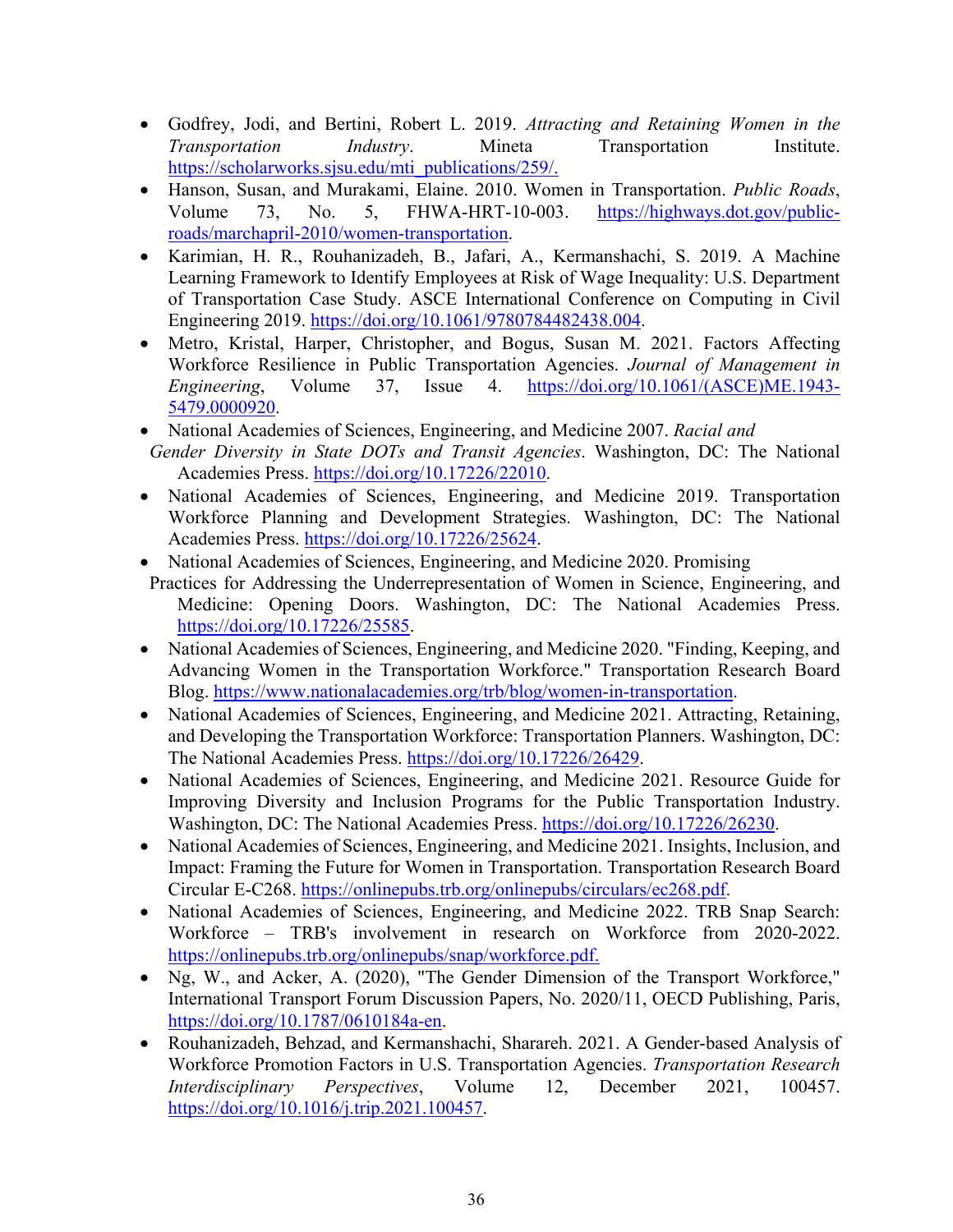- U.S. DOT, 2021. Summary of Public Comments Received on the Department of Transportation's Request for Information on Transportation Equity Data, Docket No. DOT-OST-2021-0056. [https://www.transportation.gov/sites/dot.gov/files/2021-](https://www.transportation.gov/sites/dot.gov/files/2021-11/Summary%20of%20Public%20Comments%20DOT%20Equity%20RFI.pdf) [11/Summary%20of%20Public%20Comments%20DOT%20Equity%20RFI.pdf.](https://www.transportation.gov/sites/dot.gov/files/2021-11/Summary%20of%20Public%20Comments%20DOT%20Equity%20RFI.pdf)
- White House, 2021. Fact Sheet: National Strategy on Gender Equity and Equality. [https://www.whitehouse.gov/briefing-room/statements-releases/2021/10/22/fact-sheet](https://www.whitehouse.gov/briefing-room/statements-releases/2021/10/22/fact-sheet-national-strategy-on-gender-equity-and-equality/)[national-strategy-on-gender-equity-and-equality/.](https://www.whitehouse.gov/briefing-room/statements-releases/2021/10/22/fact-sheet-national-strategy-on-gender-equity-and-equality/)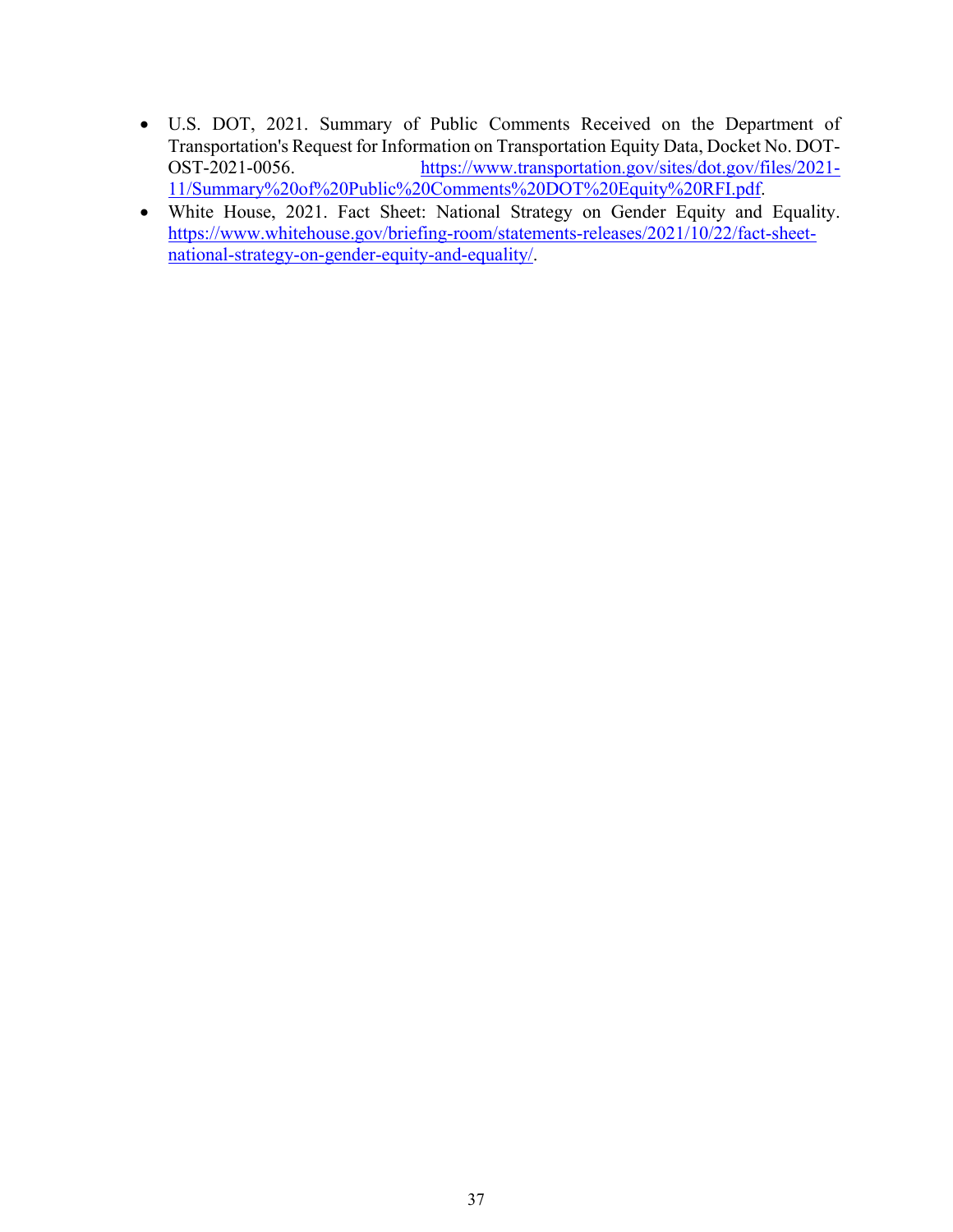# <span id="page-37-0"></span>**Synthesis Topic 54-21** *Practices to Address Climate Change in the Transportation Planning Process*

NCHRP Staff: Trey Joseph Wadsworth

Climate change is a problem that requires multidisciplinary expertise and multi-level collaboration to address. How state departments of transportation (DOTs) address climate change in transportation planning can play an integral role in successfully meeting this challenge. DOT practices on addressing climate change in their federally required statewide long-range transportation plans (LRTPs) and a statewide transportation improvement programs (STIPs) vary from state to state. Practices could include policies on greenhouse gas mitigation, investment and programming selection criteria, or engineering directives on resiliency. Additionally, the tools, data, and methodologies in use by DOTs vary for estimating climate change implications, resiliency, or emissions.

The objective of this synthesis is to document state DOT current practices related to climate change (reducing GHG emissions and increasing resiliency) in their LRTPs and STIPs.

Information to be gathered includes (but is not limited to):

- Strategies in use by DOTs (or planning to use) reduce emissions and enhance resiliency in the transportation network;
- Policies, goals, or other documented commitments to reducing greenhouse gases or increasing resiliency;
- Approaches and methodologies to quantifying emissions, measuring system impacts, and forecasting change (including data sources);
- Mechanisms to measure or forecast extreme weather events and frequencies;
- Climate risk quantification and incorporation into LRTPs and STIPs;
- DOT practices to coordinate with metropolitan planning organizations and other partner agencies (including local governments) on greenhouse gas reductions or resiliency; and
- Where in the planning process is climate change addressed.

Information will be gathered through a literature review, a survey of state DOTs, and follow-up interviews with selected agencies for the development of case examples. Information gaps and suggestions for research to address those gaps will be identified.

- National Academies of Sciences, Engineering, and Medicine. 2022. *Methods for State DOTs to Reduce Greenhouse Gas Emissions from the Transportation Sector*. Washington, DC: The National Academies Press. [https://doi.org/10.17226/26523.](https://doi.org/10.17226/26523)
- National Academies of Sciences, Engineering, and Medicine. 2014. *Strategic Issues Facing Transportation, Volume 2: Climate Change, Extreme Weather Events, and the Highway System: Practitioner's Guide and Research Report*. Washington, DC: The National Academies Press. [https://doi.org/10.17226/22473.](https://doi.org/10.17226/22473)
- U. S. Department of Transportation, Office of the Secretary of Transportation. 2021. *Climate Action Plan: Revitalizing Efforts to Bolster Adaptation & Increase Resilience*. Washington, DC. [https://www.sustainability.gov/pdfs/dot-2021-cap.pdf.](about:blank)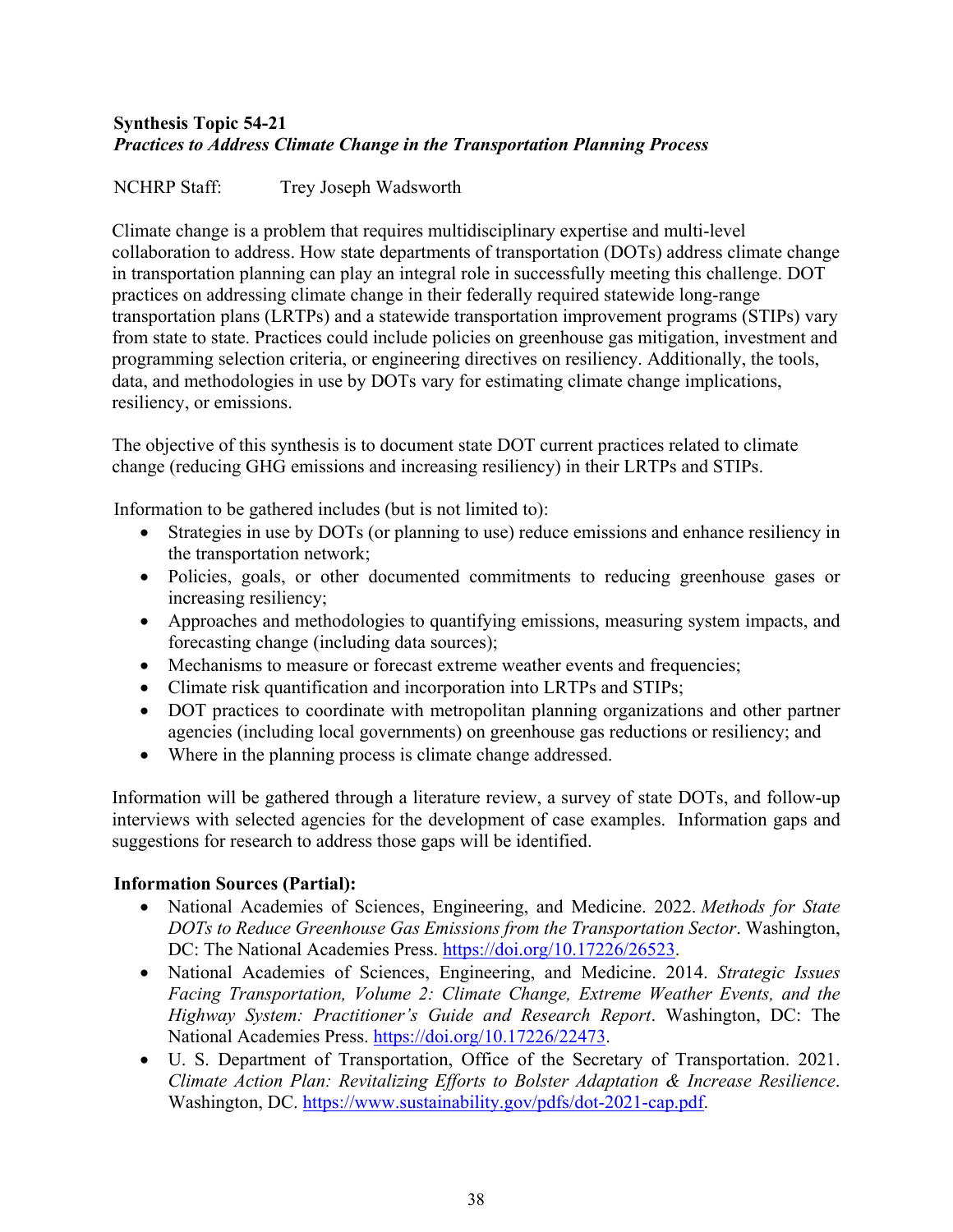• U. S. Government Accountability Office, Report to Congressional Requesters. 2021. *Climate Resilience: Options to Enhance the Resiliency of Federally Funded Roads and Reduce Fiscal Exposure*. Washington, DC. [https://www.gao.gov/assets/gao-21-436.pdf.](about:blank)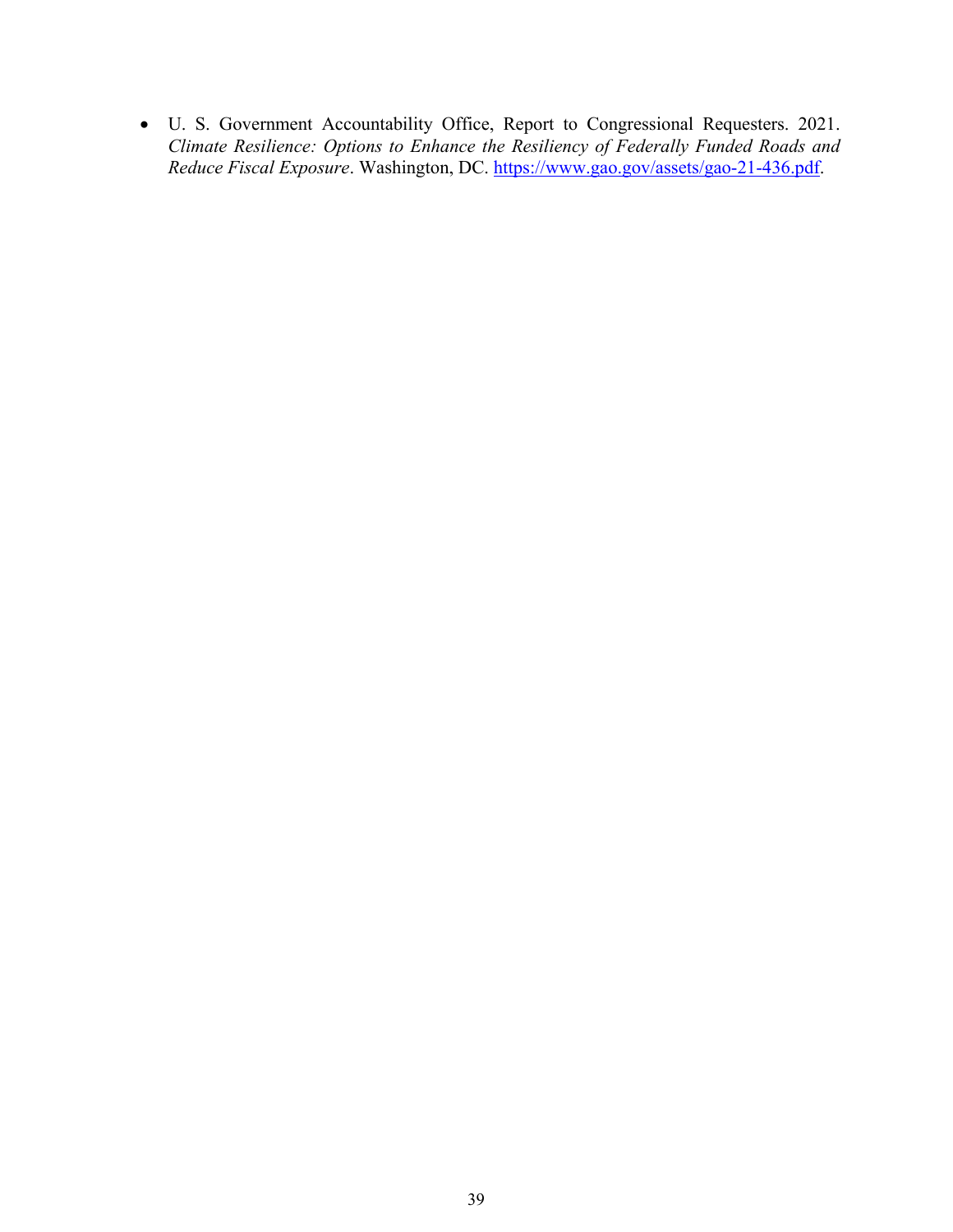## <span id="page-39-0"></span>**Synthesis Topic 54-22** *Practices for Capturing Costs of Maintenance Operations in Maintenance Management Systems*

NCHRP Staff: Jo Allen Gause

Enhancing or replacing existing maintenance management systems (MMS) by state departments of transportation (DOTs) is costly, time-consuming, and involves considerable risk because these systems are typically in place for many years. One of the fundamental objectives of an MMS is to capture costs of maintenance at an appropriate level of detail for analysis. The expenditures against these budgets have been captured in maintenance management systems for many years, but the level of detail, accuracy, and timeliness of this cost capture varies considerably due to the many different approaches being used. The use of this cost information varies but ideally includes analysis and reporting of costs down to a reasonable level of detail, including such categories as organizational unit, geographical jurisdiction area, road functional class, maintenance activity, asset and/or location, and cost type (such as labor costs, equipment costs, materials costs, and other costs).

Apart from general organizational visibility into where costs are being incurred, another major use of cost information is to process claims for reimbursement of costs. Reimbursement cost accounting may range from FEMA or emergency relief funds, to claiming reimbursement from an insurance company for a guardrail, sign, or bridge hit.

The ability to capture maintenance costs down to the desired level of detail has evolved over the last couple of decades to include varying levels of integration with agency financial and enterprise resource management (ERP) systems. Factors such as where labor, equipment, and materials usage costs are captured (e.g., in the field on a mobile device, copied from paper forms in the office into the MMS, or captured directly into the financial system) can make a large difference in the level of detail, accuracy, and timeliness of the cost information collected. In addition, the level of effort can vary greatly depending on the design and configuration of various integrations with both the financial system but also with the equipment management module/system and the materials management module/system.

The objective of this synthesis is to document state DOT current practices to capture maintenance costs in their MMS, the level of detail captured, and the level of integration and synchronicity with financial systems and ERPs.

Information to be gathered includes (but is not limited to):

- Level of detail of maintenance costs captured including labor, equipment, materials; indirect/overhead costs;
- How and where the different types of cost are captured (e.g., in the field on a mobile device, copied from paper forms, captured directly into the MMS); and
- Level of integration and synchronicity with financial systems and ERPs (and other systems such as linear referencing management systems).

Information will be collected through a literature review, a survey of state DOTs, and follow-